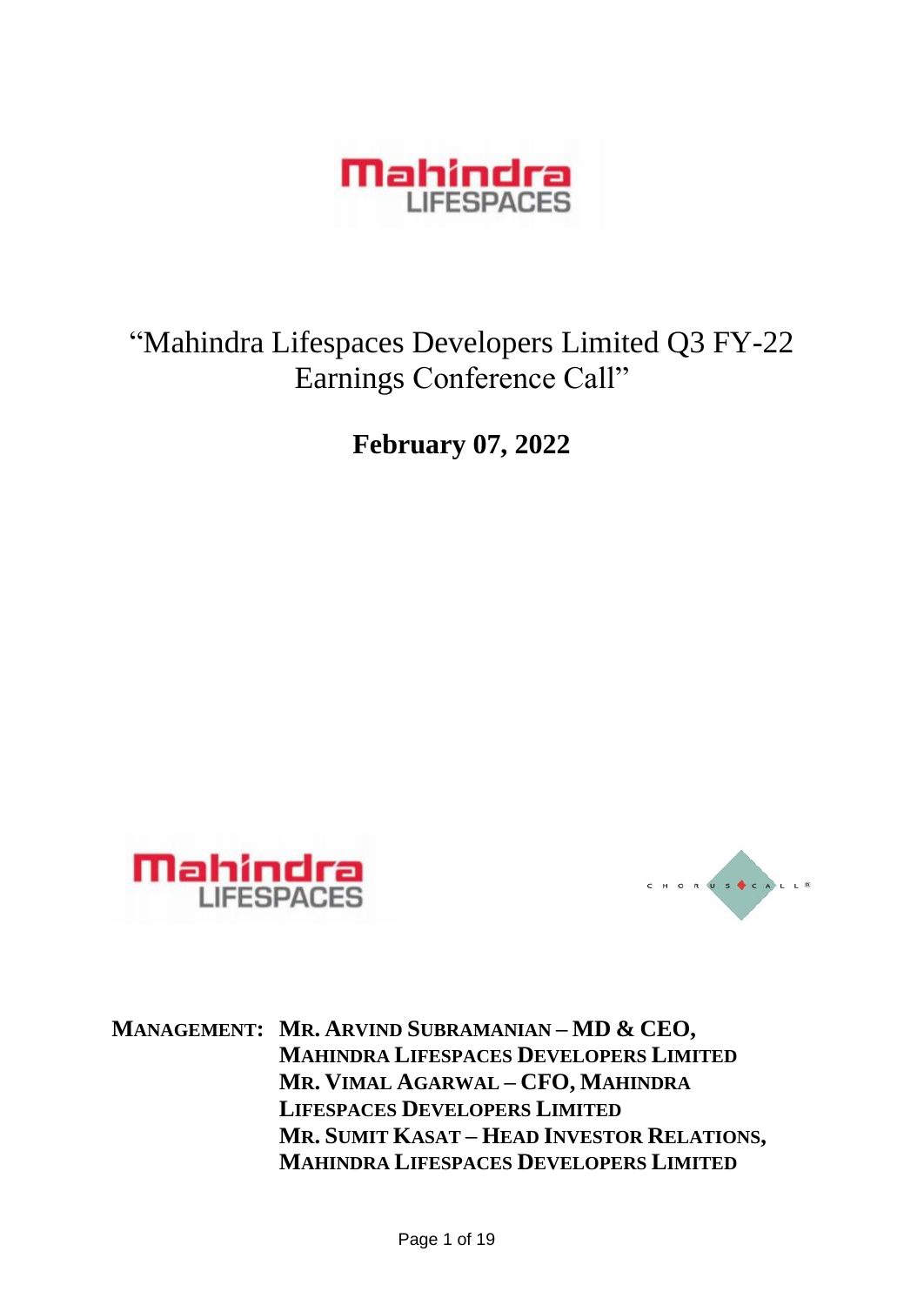

**Moderator:** Ladies and gentlemen good day and welcome to Mahindra Lifespaces Developers Limited Q3 FY22 Earnings Conference Call. We have with us on the call Mr. Arvind Subramanian – Managing Director and Chief Executive Officer, Mr. Vimal Agarwal – Chief Financial Officer and Mr. Sumit Kasat, Head Investor Relations.

> This conference call may contain forward-looking statements about the company which are based on the beliefs, opinions and expectations of the company as in the date of this call. These statements are not the guarantees of future performance and involve risks and uncertainties that are difficult to predict. As a reminder all participant lines will be in the listen-only mode and there will be an opportunity for you to ask questions after the presentation concludes. Should you need assistance during the conference call, please signal an operator by pressing '\*' then '0' on your touchtone phone. Please note that this conference is being recorded. I now hand the conference over to Mr. Arvind Subramanian, Managing Director and Chief Executive Officer. Thank you and over to you sir.

**Arvind Subramanian:** Thank you very much and good morning to everyone. Welcome to our Quarter 3 FY2022 earnings call. Firstly, I'd like to thank everyone for taking time to participate in this conference call. As you all know many of our key operating entities in the residential business, like Mahindra Homes, Mahindra Happinest and all the entities in our industrial business, which is Mahindra World City Developers, Mahindra World City Jaipur, Mahindra Industrial Park Private Limited, Mahindra Industrial Park Chennai Limited. All of these are not consolidated on a line-by-line basis.

> I wanted to start my opening remarks by drawing out six things I noticed in the recent budget which I think has important bearing for us both as a category as well as us as a company:

- First, the continued commitment and focus on PMAY and affordable housing. I think that is a strong statement of intent, these are multi-year programs and the fact that the government continues to support it aggressively, is a good sign.
- Second, a strong investment focus. I think it is very clear, the theme of this budget was around supply side, focus on manufacturing, focus on infrastructure. Particularly the focus around the manufacturing sector was very notable. The expansion of the PLI schemes, the focus on solar panels, solar module manufacturing, infrastructure status for data centers and these all bode well for our IC & IC business.
- Third, the promise of new legislation on the SEZ which again is something that had been discussed for a few years now and we are hoping that the new legislation creates a liberalized SEZ environment. As you are aware we have a significant presence in the SEZ space, particularly now in Mahindra World City Jaipur and depending on how this legislation shapes up, I think again it would be a big positive for us as a company.
- Fourth, the entire budget was there were repeated references and commitments to sustainability and green, which again I think it's important for the nation, it's important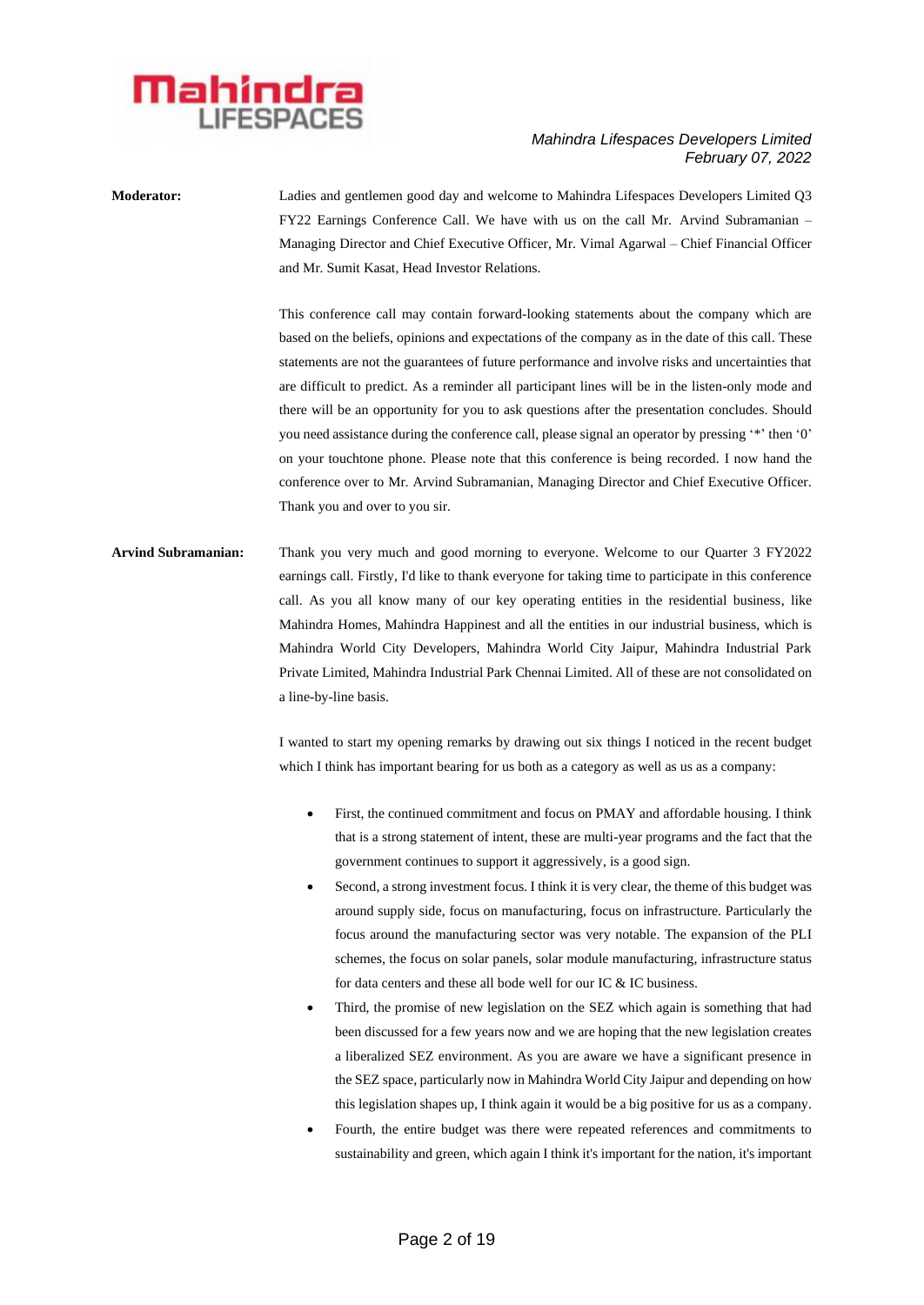

for the category and certainly it's an area that we would like to think of ourselves as leaders within the real estate peer group. Therefore, again plays to our strength.

- Fifth, there was a lot of talk in different aspects about building transparency with national generic documents as the registration system, the digitization of land titles etc. but also the easing of approvals and single window expedited clearances around the environmental clearances etc.
- The last one I will call out is the focus on infrastructure, particularly roads and highways and that to my mind while it is of course very good for the nation and creates a strong economy. It does have some risks for us from an input cost perspective because as more and more investment happens in roads, cement, steel demand etc. goes up.

So these are six things I would like you to bear in mind as you look at the category as well as the company.

The sector overall has been doing very well. Many analysts, some of you on the call have been writing about the signs that this may be the start of a multi-year bull run for the sector and I do believe that view does merit consideration. The pandemic has had strange impact which is almost counterintuitive when the pandemic started. We wouldn't have thought of it that way but looking back we had seen that paradoxically it is reignited the need for better personal spaces, homes, offices etc. in the home-buyer's mind.

Despite the recent spread, almost viral spread of the Omicron variant, we are seeing a steady improvement in both consumer sentiment as well as business confidence. I think this is backed by the strong vaccination drive and the fact that many states are now starting to gradually open up some of the restrictions that were placed. The historically low interest rates, greater affordability, high savings rates and as I said a resurgent interest in home buying are all good tailwinds for the sector. Price levels are recording a perceptible uptick both on a quarter by quarter but also on a year-on-year basis. I expect this trend to continue in the coming quarters. This is driven by both; demand shrink and also the input cost inflation.

Let me take a cue from two aspects that are highlighted:

The budget the focus on manufacturing and SEZ legislation to actually start my comments about our performance with the IC & IC business rather than the residential business which I traditionally do. The reason I picked the IC & IC business to talk about first is to my mind that has been the standout highlight of the Q3 performance. I have been talking for the last few quarters about the fact that we've seen a good pipeline, a good buildup up of enquiries but we've been struggling with convergence primarily because international travel has been restricted. As some of those restrictions eased in Q3, we have seen a strong conversion and done 51.1 acres of leasing in Jaipur, totaling to about 143 crores. And the good thing about this, two or three positives I would take from this.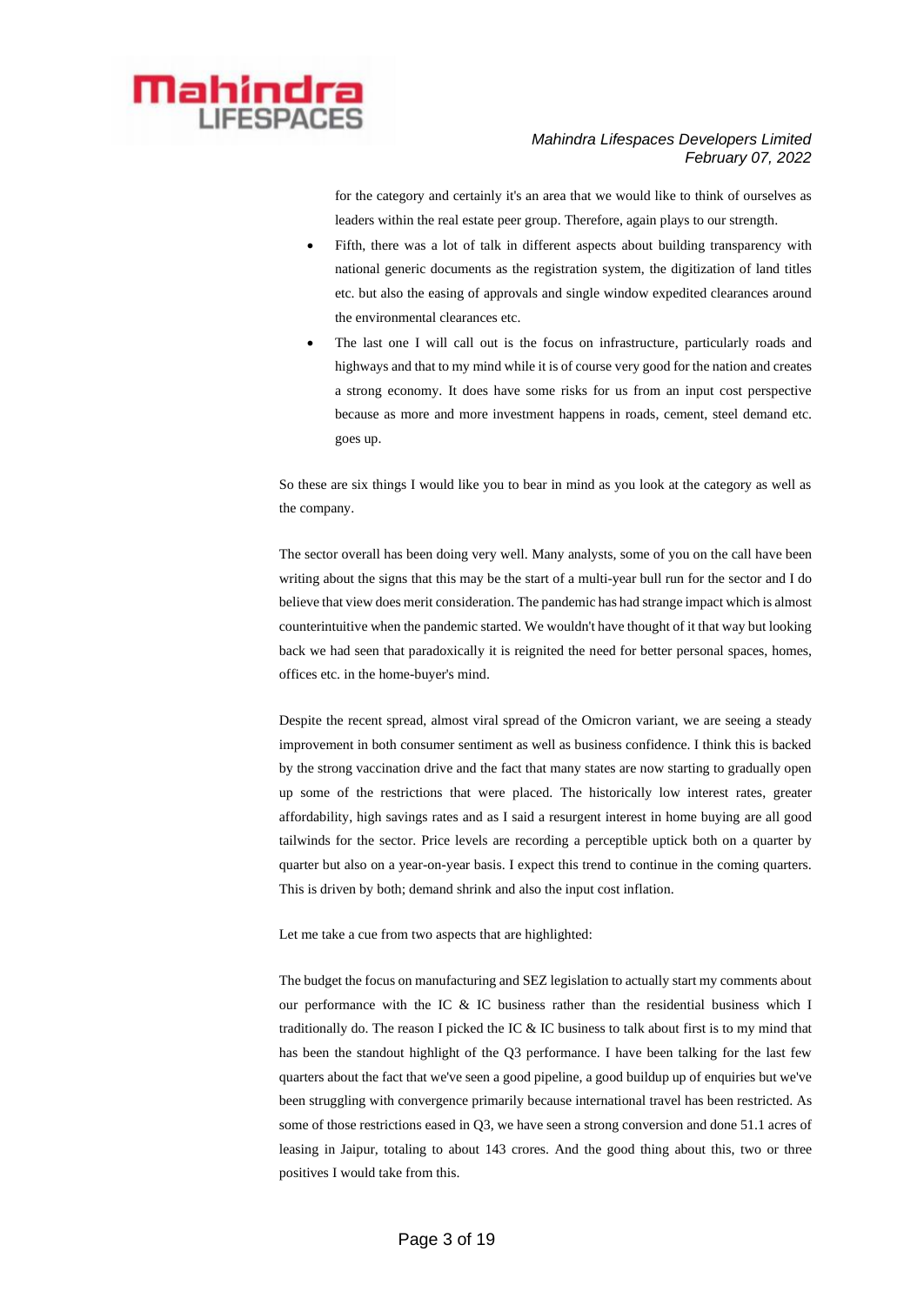

You would recall I had set an aspiration that by 2025, we need to be at 500 crores per annum of industrial leasing. So doing 140 crores in a quarter sets us very well on that run rate. The other aspect is this is a long sales cycle business. So, I have confidence that performance will be sustained in the current quarter as well.

The third is again going back to a more general observation, I think the resurgence of manufacturing investment bodes well for the overall economy and for the country. For all the three reasons I'm very heartened by it. So also, a testament to what Rajaram and his team have been able to achieve over the last 6 months. You would recall Rajaram joined us as Chief Business Officer, Industrial earlier this year and his focus along with his team has been to build a discipline in our sales process, so that we have predictable business. This tends to be a very lumpy business but he and his team have been building the foundation to make this into more predictable quarter-on-quarter business in the quarters to come. Kudos to Rajaram and the team.

Turning our attention to the residential business; we had again a very strong quarter, about 250 crores of presales, largely driven by, in fact entirely driven by sustenance sales. That's again being an important focus that Virendra has brought in where we don't want to be only running from launch to launch, of course launches are important and I will cover that in a minute. But it's important to build capabilities to continue to chug along with sales even in periods when we have fewer launches. So that does wonders for our economics. So, 250 crores is the pre-sales in the quarter. Our nine months sales comes to about 700 crores which is higher than the entire previous year what we achieved in FY21. The major quantity from a value perspective were Luminare in NCR in Gurgaon and Vicino in Mumbai, both projects have done extremely well. Luminare has again been a very heartening story. We've seen over a 20% price appreciation over the past 18 months.

From a volume perspective, Mahindra Happinest at Mahindra World City Chennai was the standout performer, we launched about 348 units in Q2. This was I think in August-September when we had launched it. As we stand today, we sold 97% of that, which again is a great testament to the capabilities because we're now able to demonstrate this project after project which is fantastic.

During the quarter our mid-premium business contributed 72% to our sales value and the affordable business contributed to 28% and the average price realization stood at just under Rs. 7900 per square foot. That's driven largely by the mid-market versus value homes.

#### Coming to launches:

In the third quarter we launched a new phase at Alcove which is our project in Saki Naka and Mumbai as well as the last block of Happinest Avadi. We've also relaunched with a significant upgrade, our villa project in Alibaug we now call it Mahindra Meridian and the initial response has been very heartening to that product as well.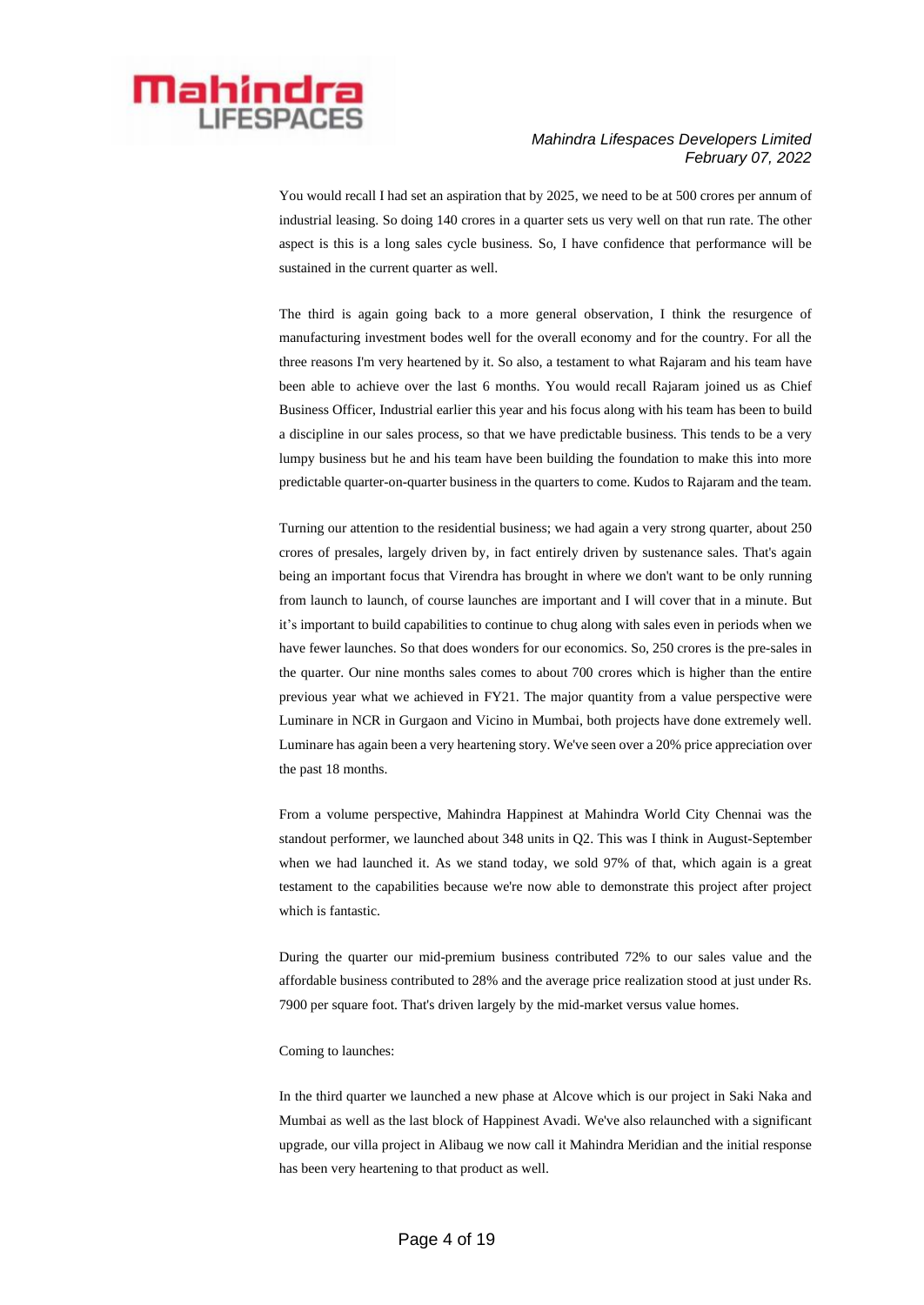

Looking ahead, just two days back, this weekend launched our second project in Kalyan. This is a land parcel we had acquired in March of 2021. It's been about 10 months that we've taken to get to launch. The first weekend walk-ins have been quite encouraging. Looking ahead we are looking to launch additional phases in Happinest Tathawade in Pune. The last phase of Alcove in Saki Naka as well as Vicino in Andheri East. We are also in advanced stages of RERA registration of the last tower in Luminare which Tower B. Our project in Kanakpura as well as the new land parcel that we acquired in Pune in Pimpri will both be launched likely in the first half of next year. We are also looking the launch of plotted development project in Mahindra World City Chennai where again, we expect approvals and to be able to launch it within the first half of next year. The overall inventory that we expect to launch in the next three quarters which is Q4 of this year in Q1 and Q2 of next financial year will be in the range of about 1700 crores.

Land acquisition is an important area of focus for the management team. This year so far, we have announced two land transactions with a total GDV of 1,300 crores roughly. One in Pimpri as I mentioned and one in Dahisar in Mumbai. Both of these are progressing well from a design development and approvals perspective. We are in advanced stages of negotiations on a few other important land parcels and should be able to make announcements in the next 2 - 3 months on totaling a GDV of about 2,000 crores. That will take us well above the target I'd shared with you of doing 2,000 crores worth of GDV addition every year. I'm very confident we will exceed that. If I look further ahead, our overall pipeline from a business development perspective, land acquisition perspective is almost 8,000 crores worth of GDV and this covers many different deal types. We are now actively pursuing transactions which are outright, outright with approvals, joint developments, society redevelopments as well as distressed assets. If we look at that 8,000 crores pipeline, these are in various stages of negotiation. Even if we hit a 25% to 30% strike rate, we are home and dry for next year's land acquisition as well. We would like to exceed that but I'd like to give you a confidence that we are in a good space as far as land acquisition is concerned.

Collections and cash; another important aspect of our business. In Q3 we achieved 469 crores of collections which has led to an overall year-to-date collection up to end of Q3 of 844 crores which again is well above what we achieved in the full FY21. We have a very strong cash position and a low leverage on our balance sheet which sets us up well for growth going forward. We completed about 2 lakh square feet during the quarter, primarily in Bloomdale in Nagpur and Happinest Palghar. The overall nine months completions is about 7 lakh square feet. We are expecting a few more important completions in Q4 at Centralis at Palghar, at Bloomdale and at Lakewoods in Chennai.

Overall, we are seeing construction activity picking up pace. The first two quarters were lagging from our desired pace but Q3 we've caught up and Q4 we expect to end the year quite strong. With that let me request Vimal to update you on the financial performance during the quarter.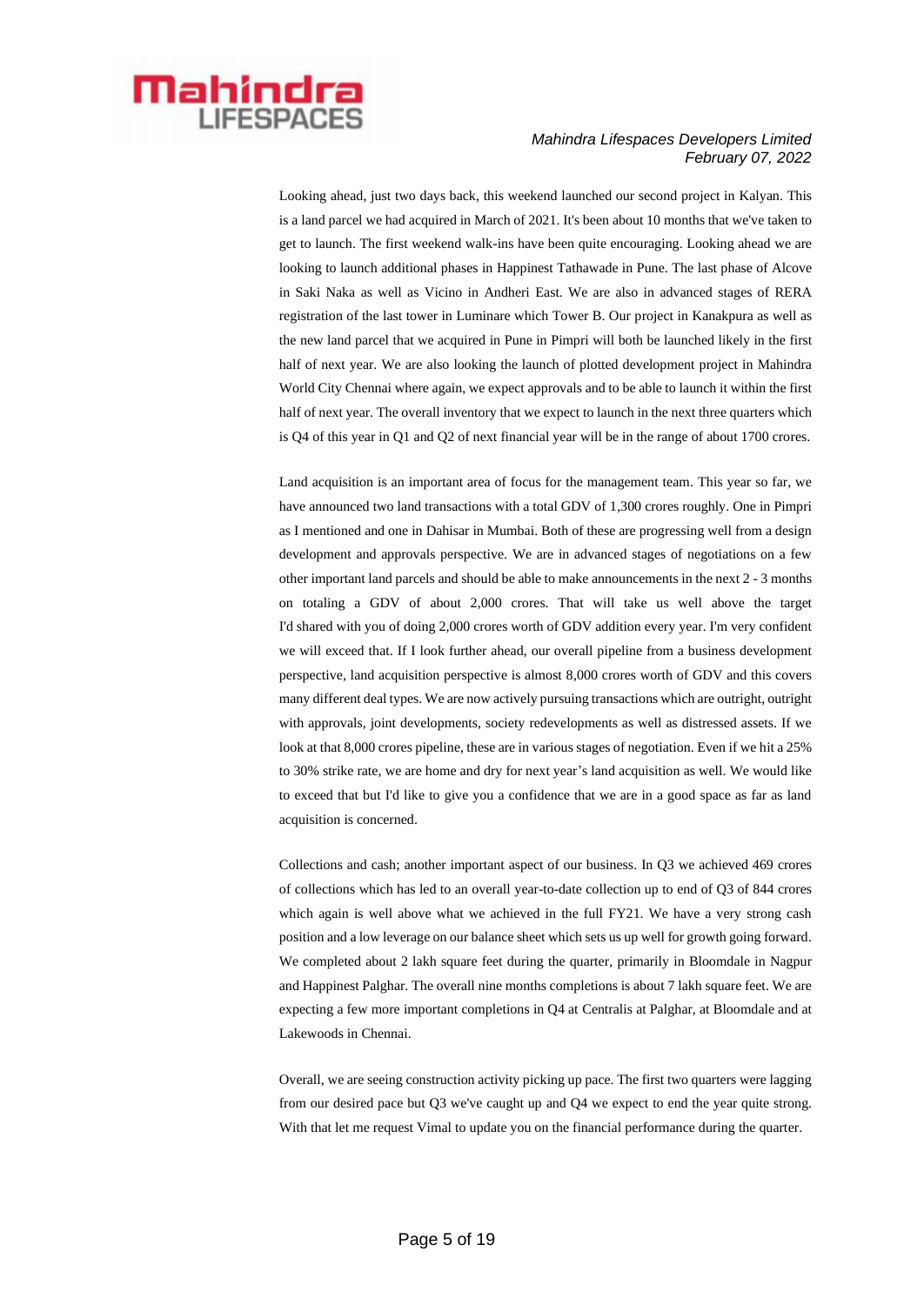

| <b>Vimal Agarwal:</b>         | Thank you Arvind and good morning, everyone. Moving on to the financial performance for Q3<br>FY22, as per Ind-AS basis of accounting following are the 4 or 5 key points. The consolidated<br>total income stood at 23.3 crores as against 65.7 crores in Q2 FY22 and as against 70.23 in Q3<br>FY21. The consolidated EBITDA including other income and share of profit from JVs stood at<br>21.4 crores as against 27.4 crores in Q2 FY22. This number was a loss of 2.9 crores in Q3 FY21.<br>The consolidated PAT after non-controlling interest stood at 25 crores as against 6.5 crores in<br>Q2 FY22 and as against loss of 11.2 crores in Q3 FY21. Your company has consolidated gross<br>debt of 199 crores while cash in hand and bank balance stood at 156 crores. The debt is 7.2% on<br>consolidated basis while MLDL's standalone debt is at 6.4%.                                                                                                                                                         |
|-------------------------------|---------------------------------------------------------------------------------------------------------------------------------------------------------------------------------------------------------------------------------------------------------------------------------------------------------------------------------------------------------------------------------------------------------------------------------------------------------------------------------------------------------------------------------------------------------------------------------------------------------------------------------------------------------------------------------------------------------------------------------------------------------------------------------------------------------------------------------------------------------------------------------------------------------------------------------------------------------------------------------------------------------------------------|
|                               | with this I will request to move to the questions. Thank you.                                                                                                                                                                                                                                                                                                                                                                                                                                                                                                                                                                                                                                                                                                                                                                                                                                                                                                                                                             |
| <b>Moderator:</b>             | Thank you very much. Ladies and gentlemen, we will now begin the question-and-answer<br>session. First question is from the line of Adhidev Chattopadhyay from ICICI Securities.                                                                                                                                                                                                                                                                                                                                                                                                                                                                                                                                                                                                                                                                                                                                                                                                                                          |
| <b>Adhidev Chattopadhyay:</b> | Arvind as you alluded in your opening remarks on the business development pipeline. Just to<br>clarify, so you think out of the 8,000 crores of pipeline deals maybe around 2,000 crores is<br>something you'll close by March of this year or it may spillover to next year, just wanted some<br>clarity?                                                                                                                                                                                                                                                                                                                                                                                                                                                                                                                                                                                                                                                                                                                |
| <b>Arvind Subramanian:</b>    | I think we are trying to close it as quickly as possible. I would say 2 to 3 months. I would like to<br>close it before March but we are growing concerns which slips into April. I do believe. I mean<br>look, as long as we get the right deal with in March and April honestly, I'm not too fast. We'll<br>try and close by March itself. Unlike Cinderella's chariot I'm hoping we won't turn into a<br>pumpkin on 31 <sup>st</sup> March.                                                                                                                                                                                                                                                                                                                                                                                                                                                                                                                                                                            |
| <b>Adhidev Chattopadhyay:</b> | Just considering now obviously wherein Mumbai, Pune have been our focus areas as you have<br>said for acquisition now, considering that now a lot of listed peers, even unlisted guys who are<br>still there, the larger ones. When you think you have lot of competition for the land. People are<br>aggressively chasing lot of land banks. What does this mean for land prices and how are you<br>walking around ensuring that margins are protected in the rising cost environment?                                                                                                                                                                                                                                                                                                                                                                                                                                                                                                                                   |
| <b>Arvind Subramanian:</b>    | Yes, that's a great question. Yes. There is certainly a lot more interest and activity and as we<br>all—I'm part of it, all of you are part of it—talk of the bull run in the real estate, more people<br>start getting interested and there is growth that gets created from a land acquisition perspective.<br>We are starting to see more activity from a competitive perspective but that being said I think<br>landowners over the last several years have learned their lessons and do definitely favor the<br>larger, more well-established, corporate developers because they believe there is a greater surety<br>that the transaction will actually be consummated. We have seen over the last year several<br>rebound transactions that have come to us where landowners have signed up with somebody that<br>deal has not been consummated and then they're back in the market 2 years later. I think that<br>lesson is in the minds of landowners. So, they do deal with people like us differently from the |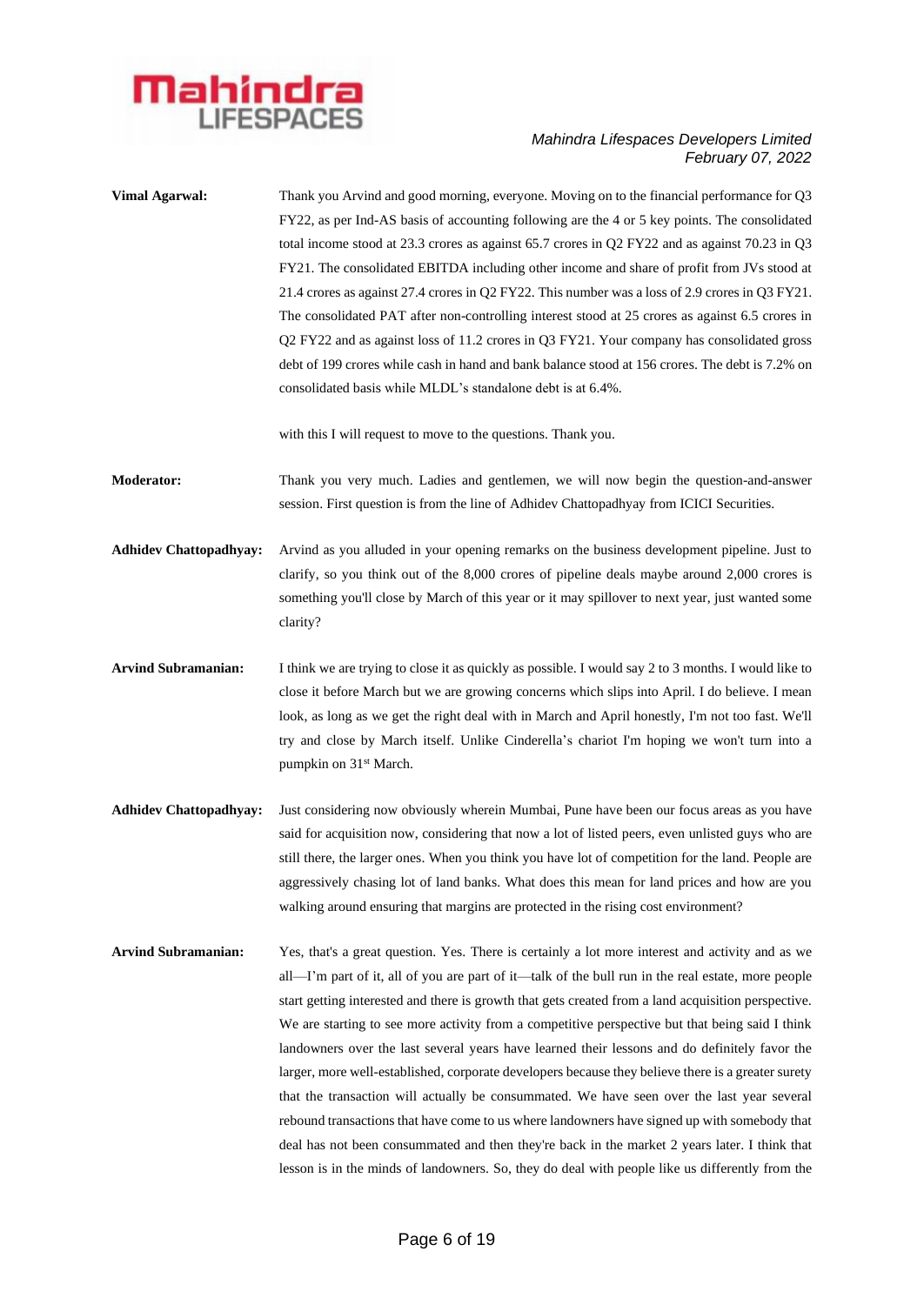

others. I'm hoping that will continue to stand us in good stead. The combination of though as you rightly pointed out heightened interest in land and input cost inflation is putting pressure on margins. We are countering that in three or four different ways. One is clearly looking at sharper design, so more efficient plans, trying to get better area efficiencies etc., value engineering. The second is around contracting and procurement. How do we consolidate, how do we group kind of commodities that we buy but also finishing materials we buy across projects so that we get better prices.

The third is value and pricing. As I mentioned there has been a perceptible hardening in pricing across the market but within our portfolio certainly, we have a discipline of taking price up every quarter by at least 1.5% in each project and many projects have done much better than that. They've gone up by about 8% to 10% over the last year. The last one which I think is particularly important for players like us is how do we bring our advantage on cost of debt to that. This is a capital-intensive industry. As Vimal pointed out, our consolidated cost of debt is 7.2%. Most of the peers are at 10%-11% plus. That has got to count for something. As we look at how to leverage that from an economic perspective, I think these four levers are what we are working on.

- **Adhidev Chattopadhyay:** If you just help us understand cumulative nine months of this year, what would be the total input cost inflation and what has been our corresponding price hikes you've taken across projects, some broader sense?
- **Arvind Subramanian:** Generally the input costs would have gone up if I look at it as a percentage of price. The impact on margin would be about 300 basis points. Our average price increase would be well above 5%.
- Adhidev Chattopadhyay: So is it any costs would have gone up by 8% and price hikes by 5%, is the correct understanding.?

**Arvind Subramanian:** I'm saying, so input cost as if I think cost as a percentage of sales value, the impact on margin is about 300 basis points, so 3% of margin impact because of cost inflation. We've countered that by just the single lever of pricing increase which was an average it's been about 5%.

**Adhidev Chattopadhyay:** There has been no hit on margin on a net basis.

**Arvind Subramanian:** Yes.

**Moderator:** Next question is on the line of Parikshit Kandpal from HDFC Securities.

**Parikshit Kandpal:** My first question just to clarify on that, you said 2,000 crores of GDV before March and after that beyond that another 8,000 crores of potential prospect pipeline which you were in closer by 25%-30% strike rate for the next year, so which should be like well above your 2000 crores target for next year, is it right?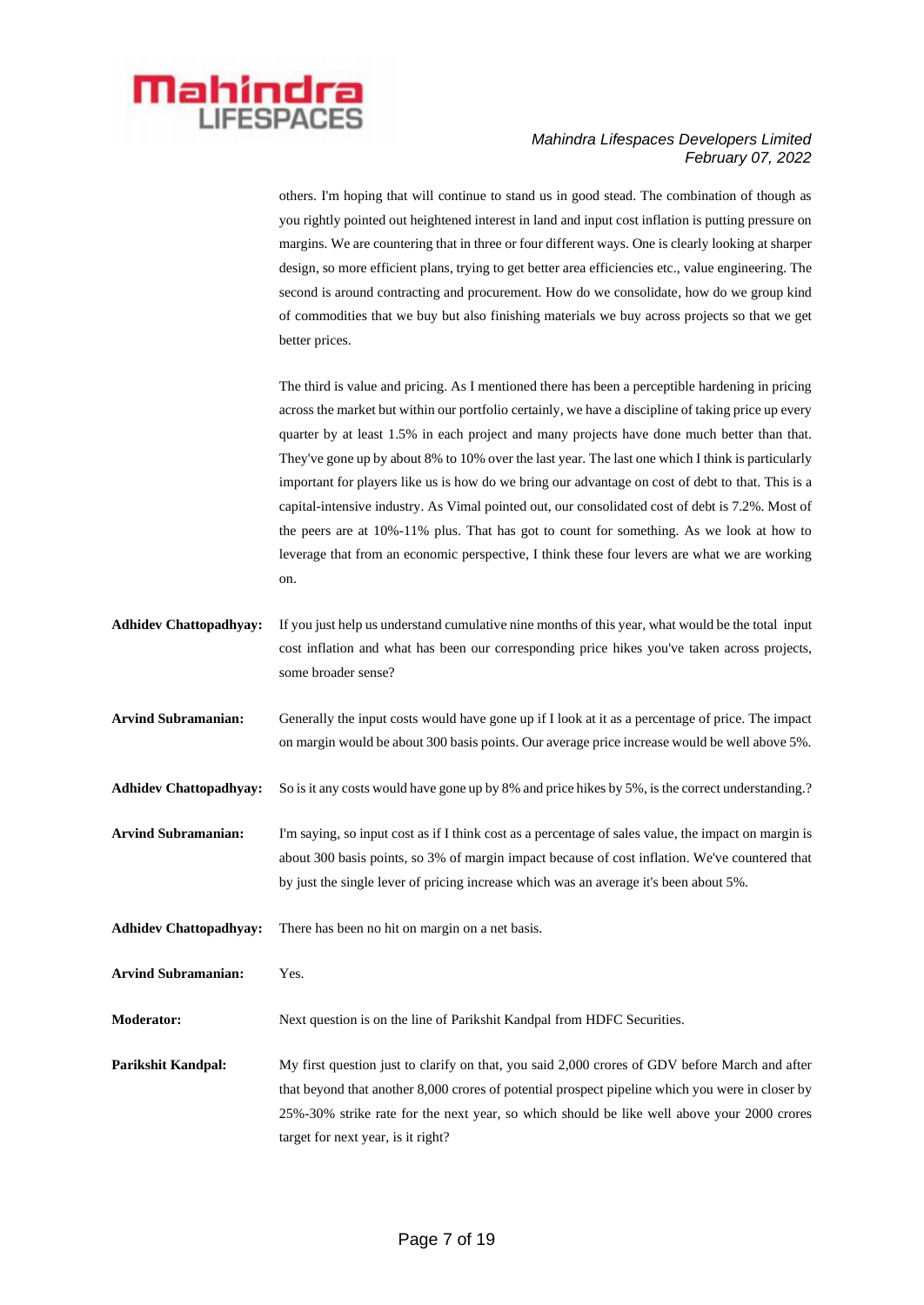

| <b>Arvind Subramanian:</b> | Yes. Advanced pipeline of 2,000 crores as I said we are trying to close it by March but even if<br>it's spills into April that it's not the end of the world, but we will try and close it by March. The<br>pipeline beyond that the 25% I was saying was more of back working so even at this strike rate<br>this 25% will be in excess. I'm hoping our strike rate will be much higher than that.                                                                                                                                                                                                                                     |
|----------------------------|-----------------------------------------------------------------------------------------------------------------------------------------------------------------------------------------------------------------------------------------------------------------------------------------------------------------------------------------------------------------------------------------------------------------------------------------------------------------------------------------------------------------------------------------------------------------------------------------------------------------------------------------|
| Parikshit Kandpal:         | That's for the next year and maybe this year 2,000 maybe spilling over to April but after that<br>next year another $2,500$ crores, $(+2,000)$ crores maybe next year from the pipeline which you<br>have.                                                                                                                                                                                                                                                                                                                                                                                                                              |
| <b>Arvind Subramanian:</b> | Yes.                                                                                                                                                                                                                                                                                                                                                                                                                                                                                                                                                                                                                                    |
| <b>Parikshit Kandpal:</b>  | Second question is on, so we've been looking very strong sustainable sales averaging about 250<br>crores a quarter with not many launches in play now there is a launch every quarter. If you can<br>highlight this quarter what are the expected launches in terms of GDV value what these launches<br>will be and may be historically, we have done highest about 400 - 407 crores and will this be a<br>quarter where we will cross 500 crores sales?                                                                                                                                                                                |
| <b>Arvind Subramanian:</b> | Parikshit, as I said this quarter, we've just launched a Mahindra Happinest Kalyan 2 which is our<br>second project in Kalyan which literally this weekend we've launched it. We are expecting to<br>launch the last phase of Alcove, the next phase of Lakewoods in Chennai as well as Luminare<br>Tower B which is the third tower in Luminare. Luminare will be about 400 crores GDV which<br>we will bring to market. Happinest Kalyan 2, the first phase is about 350 crores again.<br>Lakewood's, about 100 crores in Lakewoods, again about 100 crores in Alcove. Those are<br>roughly the numbers that we will bring to market. |
| Parikshit Kandpal:         | So, it's about 750-800 crores, so do we look at crossing 500 crores this quarter in terms of<br>presales?                                                                                                                                                                                                                                                                                                                                                                                                                                                                                                                               |
| <b>Arvind Subramanian:</b> | Insha Allah.                                                                                                                                                                                                                                                                                                                                                                                                                                                                                                                                                                                                                            |
| <b>Parikshit Kandpal:</b>  | Okay. So, earlier in your opening commentary you did mention about a bullish upcycle which<br>is there. We likely believe that will be there for another 3 years, so just wanted to pick your<br>brains on how are you positioning this cycle to the group M&M and do you think that anything<br>to come through on the M&M family brand over the next 12 months? Have you already come<br>to that, a part of that while we 8,000 crores of prospect pipeline?                                                                                                                                                                          |
| <b>Arvind Subramanian:</b> | So, I mean no further update from what I've given you in the last couple of quarters. We are in<br>constant dialogue, as and when that opens up, we will certainly be in the running. Whatever is<br>done will be done on arm's length, related party compliant kind of methodology, so at this stage<br>that's all that I can share in terms of our market.                                                                                                                                                                                                                                                                            |
| Parikshit Kandpal:         | On the industrial business, we did touch upon that international travel and in terms of<br>vaccinations, so if you can delve on how the industrial prospect pipeline looking at, do you think                                                                                                                                                                                                                                                                                                                                                                                                                                           |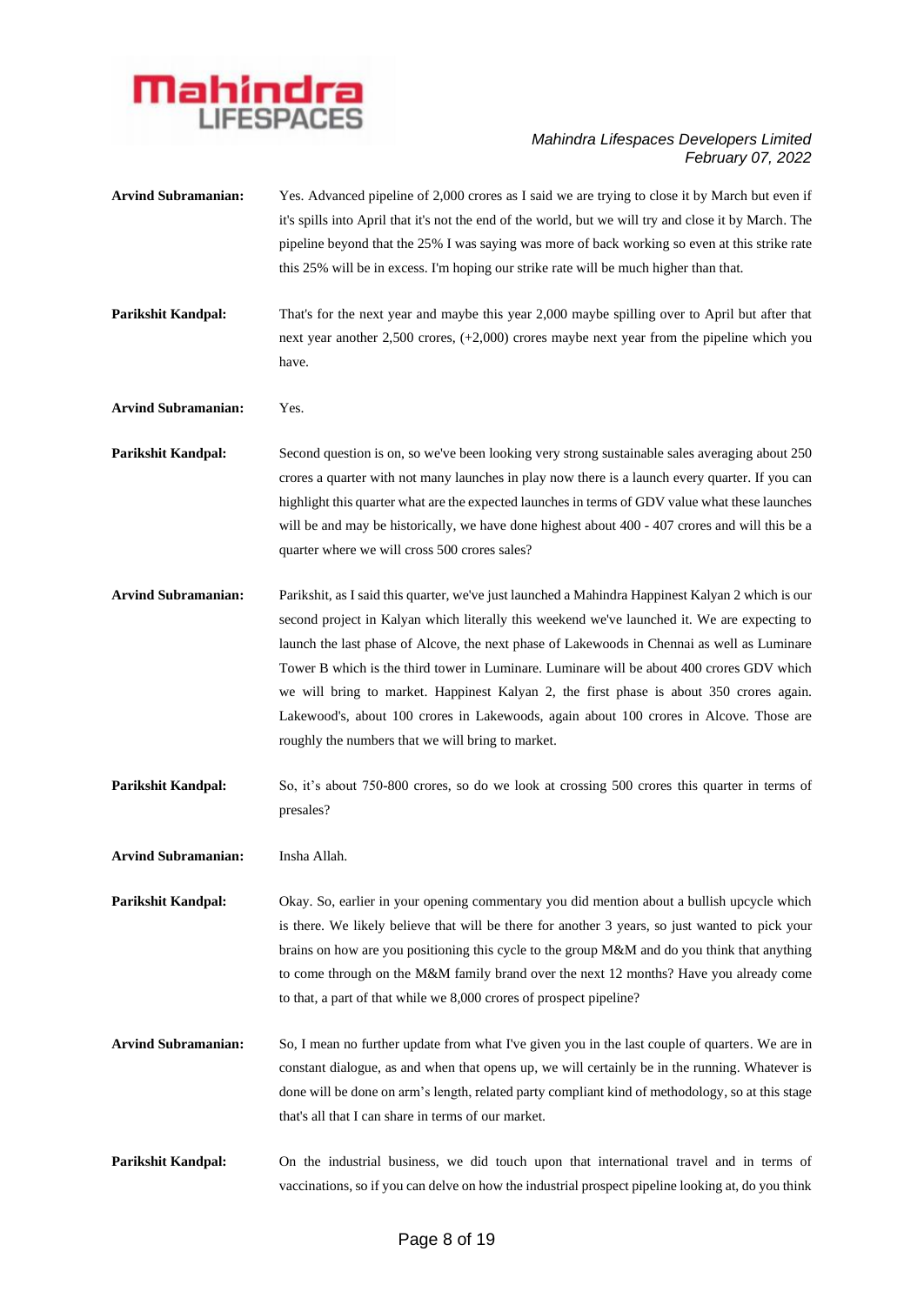

that the momentum which we have seen in third quarter we can continue or it was just more of a pent-up demand which we have seen coming up in big numbers or if you can mention, on prospect pipeline and then like a standard slightly target you are looking at prospect business in the next year.

- **Arvind Subramanian:** So, I mentioned in my opening comments, it's not a one-off. We are seeing continuing strength in that business. This quarter also looks good, that's a long sale cycle business. Often what you sign up as MoUs in one quarter gets translated into lease deals in the next quarter. We already are sitting on MoUs which give us confidence that this quarter will also be strong. I don't want to share a number but you'll be happy with the numbers is all I'll say.
- **Parikshit Kandpal:** Lastly on the Mahindra Ghodbunder launch if you can touch upon what's the progress there and what are the timelines now, you are looking to launch the first phase of this project, is it like FY23 or FY24, some sense on in terms of preparedness, both on the design and approval phase and likely go to market and launch?
- **Arvind Subramanian:** Thanks for raising that, Parikshit. We have had very good progress on the Thane land, approvals are progressing well. We are we are targeting to do a first phase launch end of next financial year or first quarter of the following year. So Q4 of FY23 or Q1 of FY24.
- **Moderator:** Next question is from the line of Jainam Shah from Equirus Securities.
- **Jainam Shah:** My first question is related to the land costs. So, in presentation we are showing that some 2,600 crores of cashflow is expected from all the projects pipeline from the residential business. How much land costs to yet to be paid including FSI cost and all of the related costs as on date, like a new land purchases and old payment if pending, so in number what is the land cost to be paid yet?
- **Vimal Agarwal:** That's not a significant number. Having said that I'm referring to the core land cost. What happens is so far as FSI, TDR or incremental part is concerned that gets spend as and when you are constructing and as and when you're launching the phases. But majority of the land cost is paid for. Maybe we are short by about 40 crores or so in all these numbers, so far as land is concerned.
- **Jainam Shah:** The calculation of 2,600 crores that cashflow is showing for the residential business, does it just MLDL's share in all the JVs or it is in total that we are expecting during the JV partner share?
- **Vimal Agarwal:** This includes the JV partner share in the top lane as well as in the cost and therefore in the net number as well.
- **Jainam Shah:** And this that TDR and FSI cost, is it part of construction cost or is it over and above that and is it also include admin and employee cost or it is just pure-pure construction cost?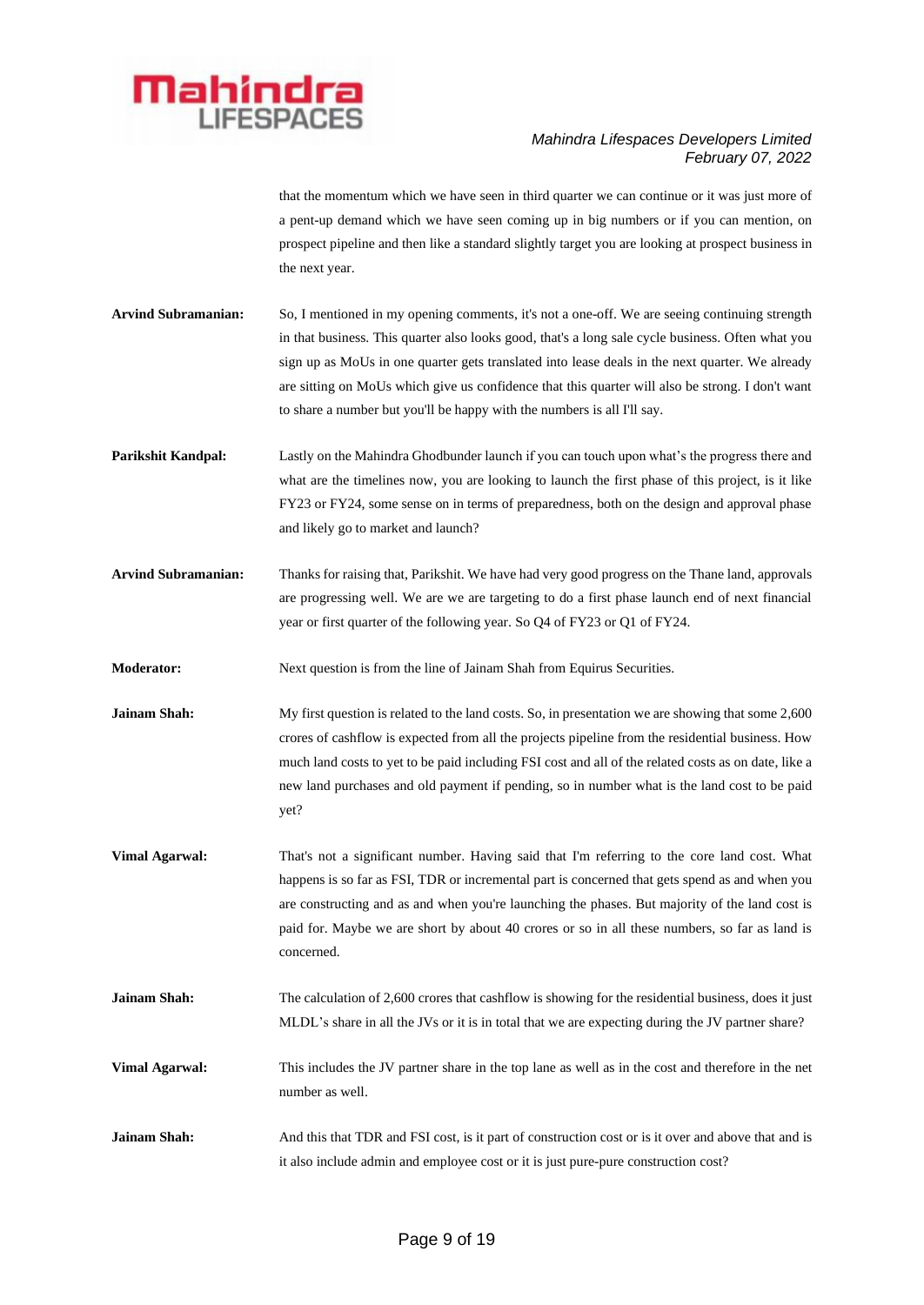

| <b>Vimal Agarwal:</b>      | You are right.                                                                                                                                                                                                                                                                                                                                                                                                                       |
|----------------------------|--------------------------------------------------------------------------------------------------------------------------------------------------------------------------------------------------------------------------------------------------------------------------------------------------------------------------------------------------------------------------------------------------------------------------------------|
| <b>Sumit Kasat:</b>        | It is at a gross margin Jainam. So, all the TDR costs, land related payments and all the COCs<br>and approvals and all is part of construction cost. What it does not include is the below the gross<br>margin line item which will be the sales and marketing cost and admin costs and all.                                                                                                                                         |
| Jainam Shah:               | The launch pipeline of 5.92 million square feet including all the current phases, so how we're<br>targeting this launch pipeline to be launched like within next 3 to 4 years or any guidance?<br>You've given like 4Q and 1H there will be around 1,700 crores of launch. How this launch<br>pipeline will be entirely consumed in next 2 to 3 years?                                                                               |
| <b>Arvind Subramanian:</b> | I think all of this should certainly be brought to market in the next 2 to 3 years. There isn't a<br>thing that our business model and our approach to the residential business is to kind of monetize<br>land as quickly as possible. We don't buy land to hold it. It's only a question of absorption in the<br>market which will help us open subsequent phases and existing projects.                                            |
| Jainam Shah:               | May I know the million square feet in launched in the recent project of Kalyan, like it is overall<br>project is 1.1 million square feet but I guess some phases has been launched. What has been<br>launched and how much is still pending?                                                                                                                                                                                         |
| <b>Sumit Kasat:</b>        | What we have launched is, the overall project has about 1,500 odd units, of which we have<br>opened up 900 units which is RERA registered. So, on the area basis, of 1.2 million square feet<br>0.7 million square feet approximately is opened up as Phase-1. And basis the response of Phase-<br>1, Phase-2 will be opened up maybe in next fiscal.                                                                                |
| Jainam Shah:               | Just a last question, if we see the completion during this nine months, so it has been in lower<br>side and the completion that you're talking about in the next quarter, so is it safe to assume that<br>it will be crossing over the total nine months in million square feet or in overall value terms like<br>many RERA bids are coming in this particular quarter?                                                              |
| <b>Sumit Kasat:</b>        | During Q4 we're expecting completions in the phases of Bloomdale, Centralis (few phases),<br>Lakewoods couple of towers and Roots is also in touch-and-go situation. I think we are talking<br>about multiple completions and Palghar, of course. In Palghar 1, balance completions are<br>expected in Q4. We are probably talking about more than half a million square feet of<br>completions across all these projects during Q4. |
| <b>Moderator:</b>          | Next question is from the line of Punit from HSBC.                                                                                                                                                                                                                                                                                                                                                                                   |
| <b>Punit:</b>              | My first question is on your industrial clusters. Can you give more color on what kind of<br>enquiries are you seeing there, are they more from multi-nationals, domestic and what is the run<br>rate of enquiry versus the pre-COVID levels?                                                                                                                                                                                        |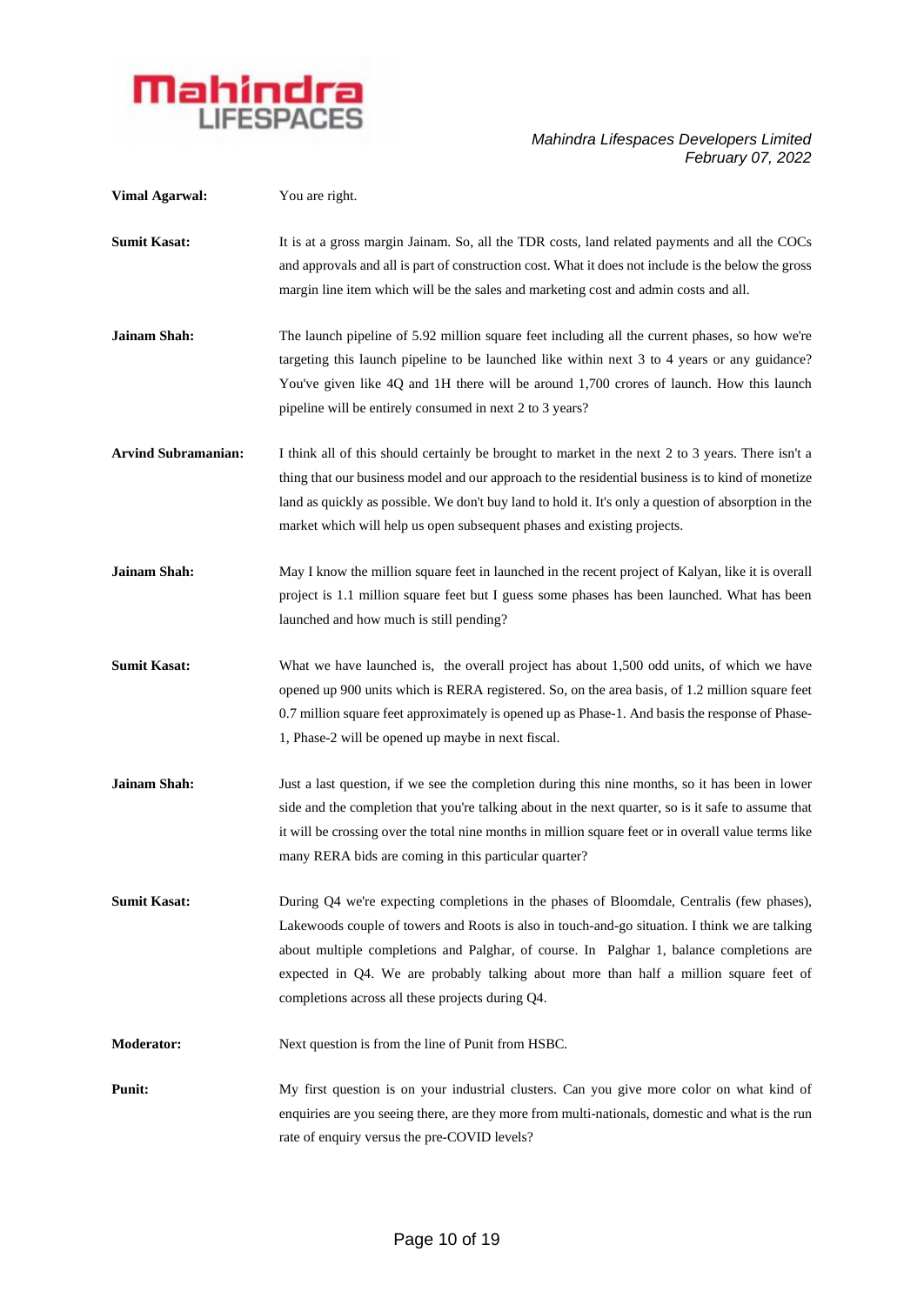

| <b>Arvind Subramanian:</b> | It's actually a good mix of both multinational and domestic clients. As we had discussed the<br>strong focus around promoting manufacturing investment in the country through other PLI<br>schemes or other state level schemes is bearing fruit. Particularly in Jaipur we've had a good mix<br>Scandinavian client, Indian clients, largely so far heavily skewed towards the domestic tariff<br>area. The SEZ there has been one or two sign-ups but that has been a smaller part of the volume.                                                                                                                                                                                                                                                                                                                                                                                     |
|----------------------------|-----------------------------------------------------------------------------------------------------------------------------------------------------------------------------------------------------------------------------------------------------------------------------------------------------------------------------------------------------------------------------------------------------------------------------------------------------------------------------------------------------------------------------------------------------------------------------------------------------------------------------------------------------------------------------------------------------------------------------------------------------------------------------------------------------------------------------------------------------------------------------------------|
| <b>Punit:</b>              | The run rate is significantly better than pre-COVID now?                                                                                                                                                                                                                                                                                                                                                                                                                                                                                                                                                                                                                                                                                                                                                                                                                                |
| <b>Arvind Subramanian:</b> | Oh yes. I mean so the last quarter Q3 was higher than the entire previous year and year before<br>that as well. So, I think and as I said Q4 is going to be strong as well. So, we are certainly seeing<br>a bounce back in manufacturing investment. There was a period of about 4-5 years when as a<br>country we were not attracting enough manufacturing investment. We are seeing that story turn<br>around quite dramatically.                                                                                                                                                                                                                                                                                                                                                                                                                                                    |
| Punit:                     | Secondly on the residential demand. Can you give some color on what is the quality of this<br>demand? Is it more end-user based or are we seeing investors coming back in the market?                                                                                                                                                                                                                                                                                                                                                                                                                                                                                                                                                                                                                                                                                                   |
| <b>Arvind Subramanian:</b> | I think for many years now at least 2-3 years, we are seeing a more end-user-based demand now.<br>End-users, one has to qualify the term here, it is for self-use. Sometimes it is also for something<br>that they buy to gift it to children etc. So, it's not always self-occupied but the earlier behavior<br>of buying just to flip property as soon as it's ready and that has gone away almost completely<br>from the market. I don't see that kind of demand in the market.                                                                                                                                                                                                                                                                                                                                                                                                      |
| Punit:                     | And in terms of price increases do you see room to this further price increase?                                                                                                                                                                                                                                                                                                                                                                                                                                                                                                                                                                                                                                                                                                                                                                                                         |
| <b>Arvind Subramanian:</b> | As I said our discipline and our business model is very clear that we will have a steady price<br>increase quarter-on-quarter. This is not just important for our economics; it is also important<br>from a consumer signaling perspective because otherwise why would as we just discussed if it's<br>an end-user; why would he buy during a construction cycle? If the price is not going to go up<br>successively until possession. He might as well wait till possession to buy it therefore our pricing<br>strategy is very clear. We will price in at an attractive level at launch. We will steadily take price<br>up so that by the time you reach OC there is a very perceptible price increase, so customers who<br>have bought with us in under construction, at launch-in etc. and sustenance do feel that they have<br>actually done a good thing by buying with us early. |
| <b>Punit:</b>              | What kind of price increase do you plan for launch to OCC?                                                                                                                                                                                                                                                                                                                                                                                                                                                                                                                                                                                                                                                                                                                                                                                                                              |
| <b>Arvind Subramanian:</b> | Our thumb rule as I said is 1.5% per quarter. We try and do more than that but the default is<br>1.5% and there has to be a strong reason to be below that in any project.                                                                                                                                                                                                                                                                                                                                                                                                                                                                                                                                                                                                                                                                                                              |
| <b>Punit:</b>              | Basically, by the end of the project completion if nothing more at least $+20\%$ price increase for<br>that definitely have happened?                                                                                                                                                                                                                                                                                                                                                                                                                                                                                                                                                                                                                                                                                                                                                   |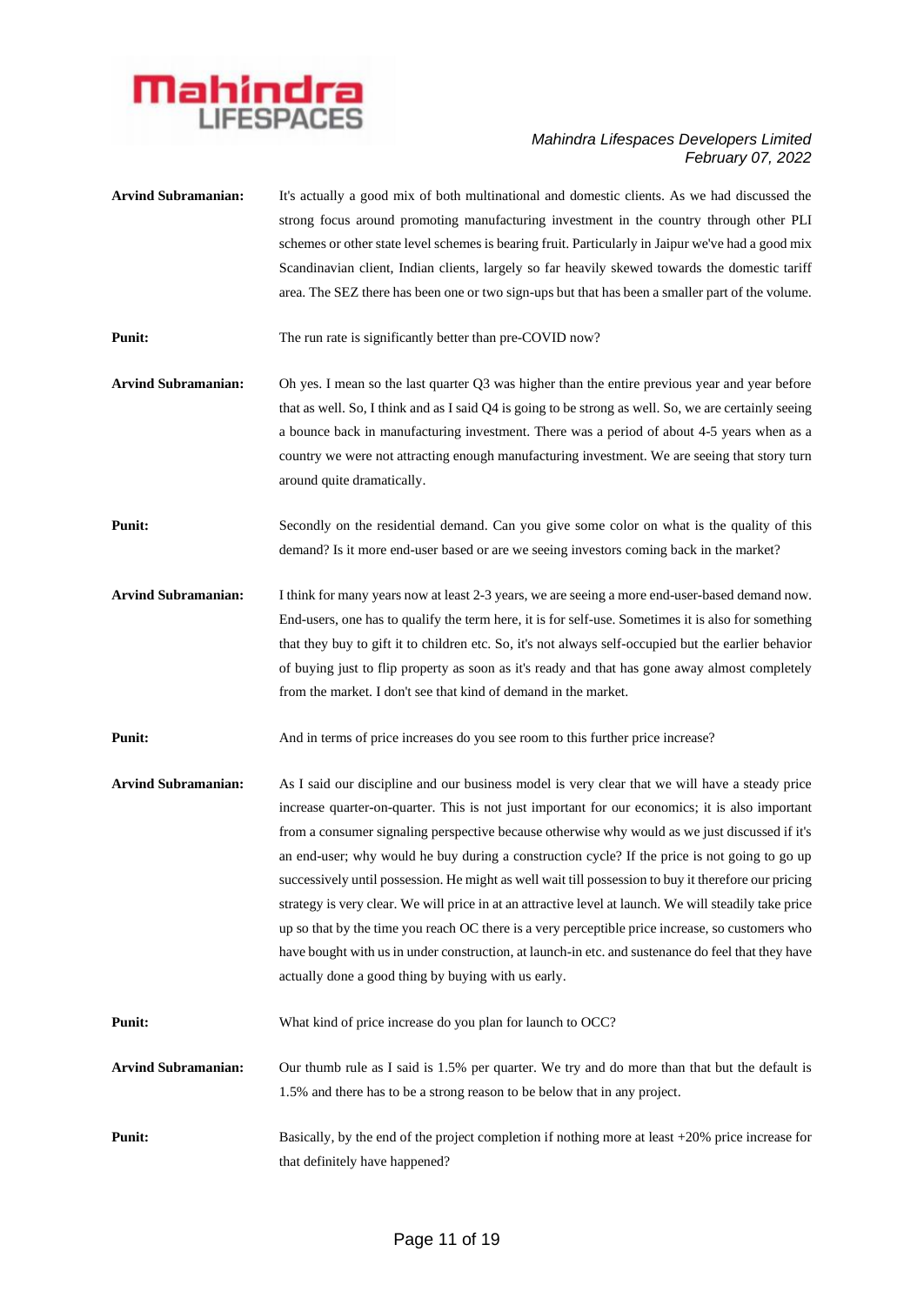

| <b>Arvind Subramanian:</b> | Yes, that is the intention.                                                                                                                                                                                                                                                                                                                                                                                                                                                                                                                                                                                                                                                                                                                                                                                                                                                                                                                                                                         |
|----------------------------|-----------------------------------------------------------------------------------------------------------------------------------------------------------------------------------------------------------------------------------------------------------------------------------------------------------------------------------------------------------------------------------------------------------------------------------------------------------------------------------------------------------------------------------------------------------------------------------------------------------------------------------------------------------------------------------------------------------------------------------------------------------------------------------------------------------------------------------------------------------------------------------------------------------------------------------------------------------------------------------------------------|
| Moderator:                 | Our next question is from the line of Prakash Kapadia from Anived Portfolio Managers.                                                                                                                                                                                                                                                                                                                                                                                                                                                                                                                                                                                                                                                                                                                                                                                                                                                                                                               |
| Prakash Kapadia:           | I just had one question. Bombay and Pune seems to be our focus area on residential. So, have<br>we identified some newer micro-markets where we were not there or is this cluster approach<br>enough for us to grow in the near term in Bombay and Pune?                                                                                                                                                                                                                                                                                                                                                                                                                                                                                                                                                                                                                                                                                                                                            |
| <b>Arvind Subramanian:</b> | Prakash, within Bombay and Pune we have identified certain priority micro-market that we want<br>to double down on. Some of that is kind of self-selection because of the segments that we want<br>to work in. As we have talked about in the past, we want to be bringing products between about<br>30 lakhs to 3 crores, 2.5-3 crores. That's selects market particularly in Mumbai where the price<br>distribution is quite linear from South to North. In Mumbai we are looking at markets in the<br>Western Suburbs like Kandivali, Borivali, Dahisar, Andheri East etc. On the central side it would<br>be Chembur, Mulund, Thane and in Navi Mumbai certainly Vashi, Sanpada, Nerul. These are<br>all important markets for us. In Pune it is a bit more geographically distributed. We like Pimpri<br>where we have done three or four very successful projects. We are looking at Mahalunge, we<br>are looking Mundhwa, we are looking Hinjewadi. These are the key markets which we have. |
| <b>Moderator:</b>          | The next question is from Prem Khurana from Anand Rathi.                                                                                                                                                                                                                                                                                                                                                                                                                                                                                                                                                                                                                                                                                                                                                                                                                                                                                                                                            |
| Prem Khurana:              | If you could share your thoughts on the supply side and not from the company perspective but<br>more from industry perspective because I think there was a media article yesterday where in it<br>seemed that BMC has approved more than 2,500 or 2,400 odd projects with 15 crores square<br>feet kind of additional built-up area and what we have been seen in the past is essentially some<br>of these real estate cycles tend to go bad because, not because the demand goes down<br>substantially but because of the oversupply situation wherein they deal with some pricing<br>pressure and people start cutting prices. Would you believe that entire 15 crores square feet to<br>hit the market and there could be any issue with the pricing action going forward or do you think<br>large part of this whole would not come to the market only and this is only approvals and some<br>of these deals won't be able to kind of hit the market?                                           |
| <b>Arvind Subramanian:</b> | Prem, your voice is little bit muffled. You are asking about?                                                                                                                                                                                                                                                                                                                                                                                                                                                                                                                                                                                                                                                                                                                                                                                                                                                                                                                                       |
| Prem Khurana:              | I was asking we generally tend to focus more on the demand side of the business, right? But<br>when I look at supply, I mean supply again is an integral part of the real estate valuation real<br>estate cycle that we can do have, right. There was a media article yesterday where in it seemed<br>as if BMC last year seem to have approved 2,400 odd projects with 15 crores square feet of<br>additional buildup area. Assuming this entire thing will hit the market, I mean could there be a<br>situation, we would get to have the repeat of the last cycle where in over-supply came to the real<br>estate cycle and not any significant slowdown in the demand?                                                                                                                                                                                                                                                                                                                          |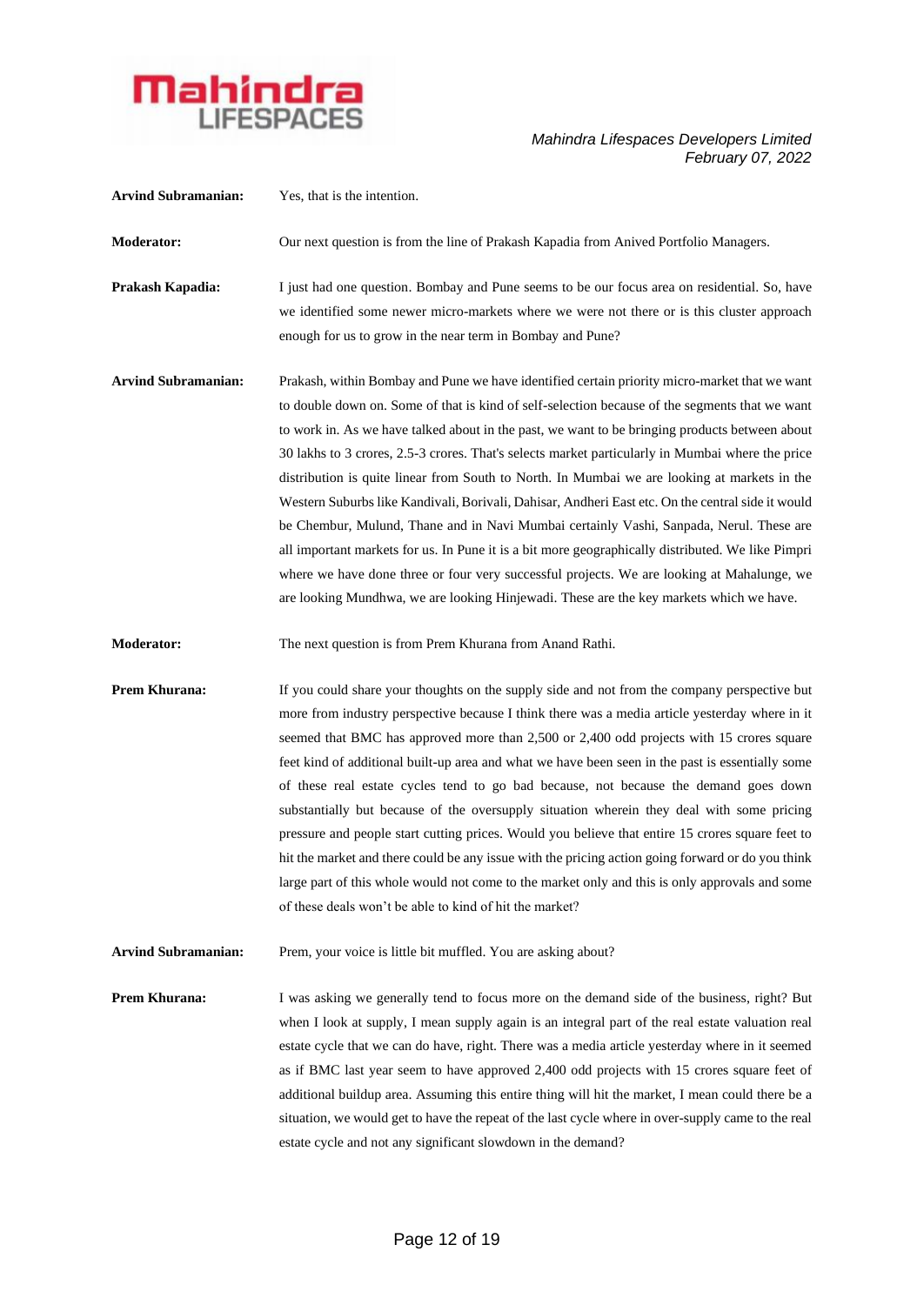

**Arvind Subramanian:** No, I think that's a great point. I think there are several things happening in the industry. One there is a very clear formalization of the sector particularly in the residential real estate market where customers are preferring to buy with particularly for new launches and under construction with credible developers who have a track record of delivery, who have not kind of walked away from projects if they are facing financial distress etc. I think that has become a very marked trend in the under construction for pre-delivery sales. Post-delivery of course there is a bit more confidence with the customers have as long as the product is trending and it's good and its quality is okay then they are willing to take the risk with local developers. So, yes there's been lots of approvals given. Many of these actually get built and launched and delivered, remains a question that we will have to watch. As I commented in response to one of the early questions which was on land acquisition. Unfortunately, our market, our category is very sentiment driven. When there is an upswing, everybody wants to enter, when there is a down cycle everybody wants to stay away and because now there is a belief that real estate is on an upswing; you do have the fringe developers who were sitting by the side lines wanting to throw their hat into the ring and develop. Some of them might succeed, some of them might fail, and very early to say but the market has learnt its lesson over the last cycle of ups and downs. I expect those lessons will be remembered.

- **Prem Khurana:** In our notes to accounts we seem to be planning amalgamate some of these subsidiaries, MITL, MRDL with MWCDL. Any change in thought process for MITL because I thought it's largely meant for social infra which is where I mean you get that entities separate because you want to distinguish between IC & IC and residential or social infra which is why the land was transferred to MITL. Why are we planning to merge it back with MWCDL? MRDL is not a problem because they have hardly anything left. MITL specially if you could clarify please?
- **Vimal Agarwal:** Prem you are absolutely right. When we had called out these entities about 10-12 years back there was a SEZ related requirements of, for example having a co-developer or you need a separate entity in case we are bringing in an investor or creating a platform. Subsequent to that there are developments happened where the guidelines have changed and today when we file for this merger, we believe that there is opportunity to optimize on cash upstreaming, tax optimization and leveraging or extracting value once we merge it and based on these considerations we have gone ahead and done the filing. The thought process continues to remain whatever is the residential area will be developed as residential; whatever is commercial will be leveraged as commercial area.. We believe that it will lead to a higher value creation once the merger comes through over the next 6 to 8 months.
- **Prem Khurana:** But if we were to do that, it won't come as a part of, you won't be able to consolidate on a lineby-line basis, right? I mean because MWCDL, you are not allowed to consolidate because you don't have the full management control there. Although we own 89%?
- **Vimal Agarwal:** You are right. The choice was between top line and the bottom line. We have selected bottom line.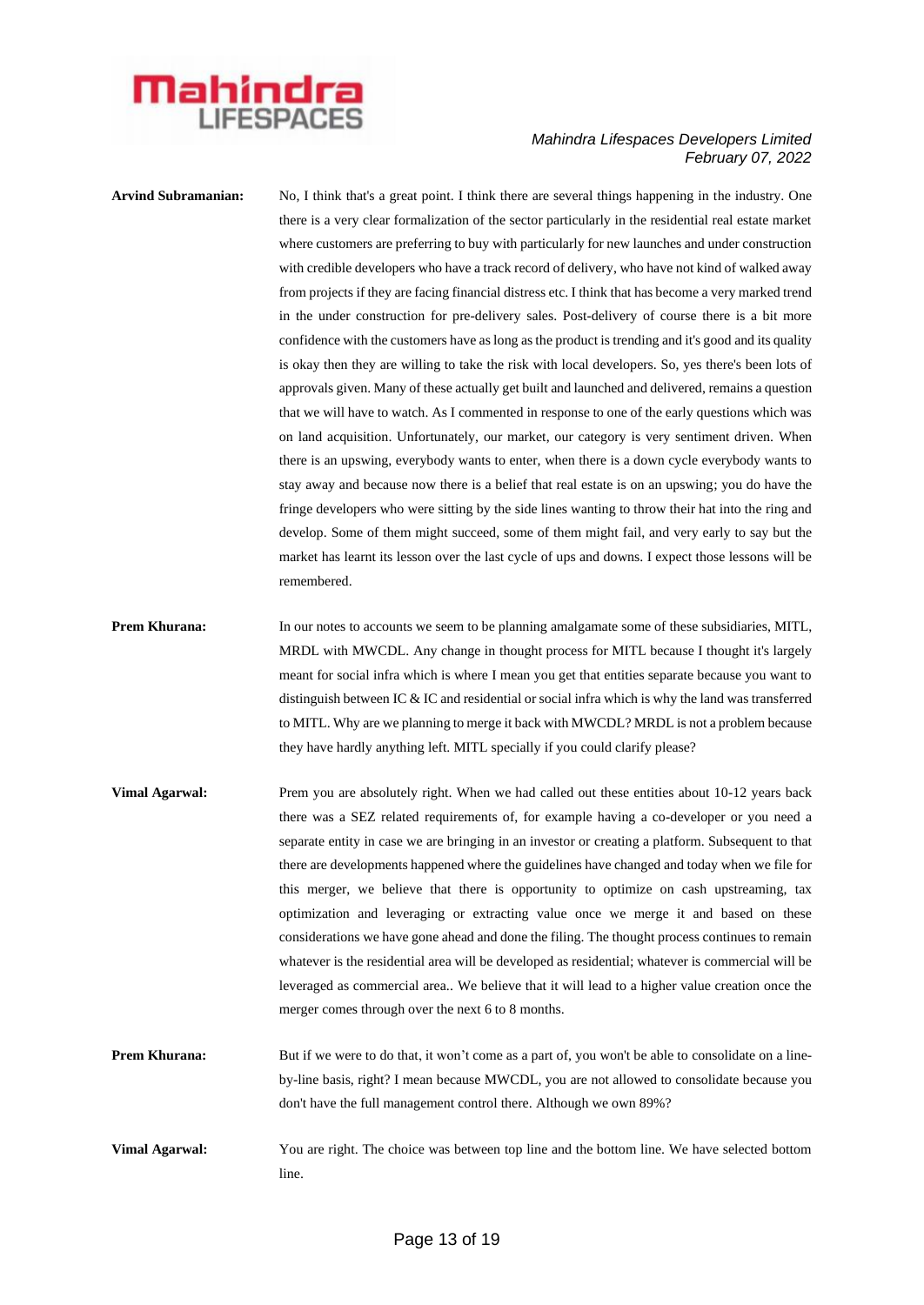

- **Prem Khurana:** And just one bookkeeping Vimal. I think our net debt consolidate that you report. I understand it doesn't reflect the true picture but seems to have gone up by some Rs. 20-30 crores odd during the quarter. In this quarter, I think we received almost around Rs. 50-55 crores odd from Luminare entity and there was a buyback. Why would this eventually net debt would go up and if he could manage to have Rs. 50-60 crores come to us from Luminare and we have done good in terms of cash flows even otherwise. Was there any land payment during the quarter which would explain this slight rise in our net debt number?
- **Vimal Agarwal:** Look at it from two perspectives. One is that look at a little longer time horizon, starting 1<sup>st</sup> April to 31st December, you will see that all entities put together, there's a debt reduction, that's coming on the back of huge operational cashflow which is coming. The operational cash flow positive for nine-months is upwards of 500 crores actually. A part of that has been paid back to the stakeholders and the shareholders and part of that has been paid back as debt. On 3-months basis, you will never be able to make out as to how the numbers are moving positive or negative because there are inter-company loans and stuff like that which moves. Having said that obviously one is building up cash in anticipation of adding GDV in the next few months as Arvind mentioned in his opening remarks. That continues to be a key priority for us.
- **Moderator:** The next question is from Shreyans from Equirus Securities.
- **Shreyans:** My question pertains to the questions that were asked by the earlier participants. If I just do a rough math in terms of the cash flows which we are expecting, so out of these 2,600 crores odd, if I remove the admin cost and share of JV, I am coming at a number of say roughly around 2,200 to 2,100 crores odd. If I discount it at the current rate, it's coming at around 1,600 crores odd, is my understanding, right?
- **Sumit Kasat:** Yes Shreyans, I think overall admin cost over next 3 years should be about 400-500 crores and share of JDs should be around 250 crores in that number. If you subtract that and then taxations, I think is different ball game altogether because we have accumulated losses and all, we will have to see how that really pans out. We are not expecting too much of tax outflow. I think net number what you are suggesting 1,500 crores seems to be on a conservative side but right.
- **Shreyans:** What would be the price hike assumption which we have taken for coming to this number?
- **Sumit Kasat:** Nil. What Arvind mentioned on regular price increase is something that will definitely improve the overall top line. The estimated sales value should increase. Even the construction cost is also something that we have estimated as on today. So, we will have to really see how that equation plays out but we expect to do better.
- **Shreyans:** My second question pertains to the IC & IC business. Here again. in terms of the cash flows or the numbers which we are expecting, it suggests the ballpark that we are expecting roughly around 8% to 10% increase in terms of realization to around 30 million on an average whereas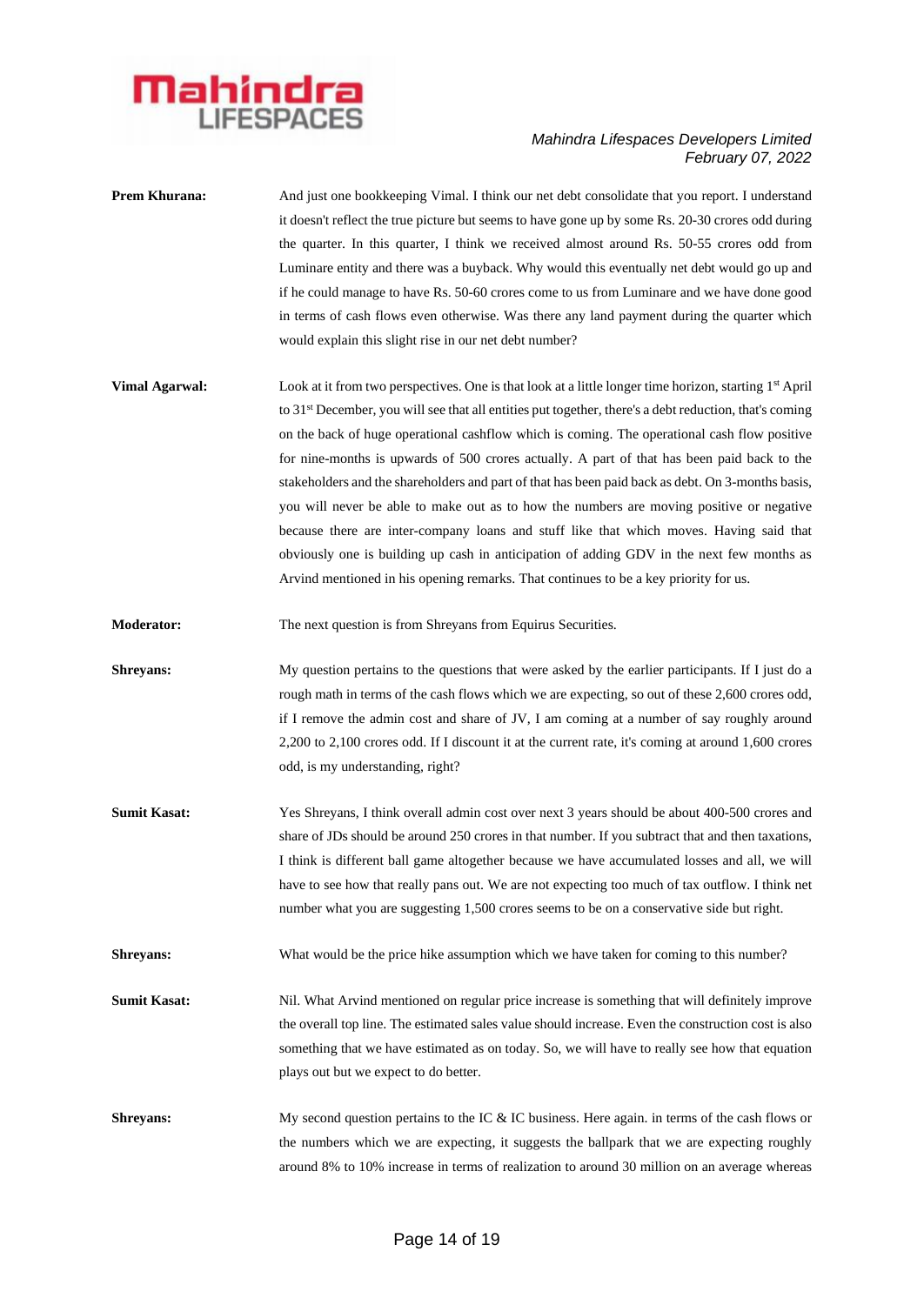

if you see our nine-months performance, it's more or less with that 25-27 million number. Is it fair or probably is it, do we think that we can redo that number?

| <b>Vimal Agarwal:</b>      | There are a couple of points here. You are directing to the blended numbers, right?                                                                                                                                                                                                                                                                                                                                                                                                                                                                                                               |
|----------------------------|---------------------------------------------------------------------------------------------------------------------------------------------------------------------------------------------------------------------------------------------------------------------------------------------------------------------------------------------------------------------------------------------------------------------------------------------------------------------------------------------------------------------------------------------------------------------------------------------------|
| Shreyans:                  | Right.                                                                                                                                                                                                                                                                                                                                                                                                                                                                                                                                                                                            |
| <b>Vimal Agarwal:</b>      | Now, the sheer fact that it's blended it will mean that your number may move because of the mix<br>impact. The overall portfolio which we are holding actually moves anywhere between 1 crore to<br>about 4 crores an acre and to that extent if the mix is different than the realization will be<br>different. Apart from it we are usually experiencing price escalations and better price realization<br>on the IC side of business.                                                                                                                                                          |
| Shreyans:                  | Any updates on the SEZ contingent liability which we have?                                                                                                                                                                                                                                                                                                                                                                                                                                                                                                                                        |
| <b>Vimal Agarwal:</b>      | You are referring to Jaipur?                                                                                                                                                                                                                                                                                                                                                                                                                                                                                                                                                                      |
| Shreyans:                  | Sorry?                                                                                                                                                                                                                                                                                                                                                                                                                                                                                                                                                                                            |
| <b>Sumit Kasat:</b>        | Which entity you are referring to Shreyans?                                                                                                                                                                                                                                                                                                                                                                                                                                                                                                                                                       |
| Shreyans:                  | For the IC & IC business? In that IC & IC business we have a contingent liability I guess, if I<br>am not mistaken in the Chennai?                                                                                                                                                                                                                                                                                                                                                                                                                                                                |
| <b>Vimal Agarwal:</b>      | Absolutely no change in the status on the contingent liabilities of Chennai.                                                                                                                                                                                                                                                                                                                                                                                                                                                                                                                      |
| Shreyans:                  | Post this budget announcement for the SEZ benefits; will things change for this contingent<br>liability or it will be status-quo?                                                                                                                                                                                                                                                                                                                                                                                                                                                                 |
| <b>Arvind Subramanian:</b> | No, the two are not connected.                                                                                                                                                                                                                                                                                                                                                                                                                                                                                                                                                                    |
| <b>Moderator:</b>          | Next question is from Manish Agrawal from JM Financial.                                                                                                                                                                                                                                                                                                                                                                                                                                                                                                                                           |
| <b>Manish Agrawal:</b>     | My question pertaining to the industrial business. Firstly, we have seen substantial traction in<br>Jaipur DTA specially. So, any sense on going forward how will the SEZ area pan out in terms<br>of leasing traction?                                                                                                                                                                                                                                                                                                                                                                           |
| <b>Arvind Subramanian:</b> | Look I think SEZ because of the sunset on the SEZ clauses and the fact that SEZ units so far<br>don't have the flexibility to serve domestic markets, SEZs in general have seen lower demand<br>and with the proposed changes in the legislation and the early signals we are getting is, one of<br>the key changes is going to be allowing SEZ units to serve domestic market. I think that will be<br>a game changer for the SEZ because then actually SEZ becomes more attractive than DTA,<br>because it gives you the benefits of an export-oriented unit plus using the same facility for a |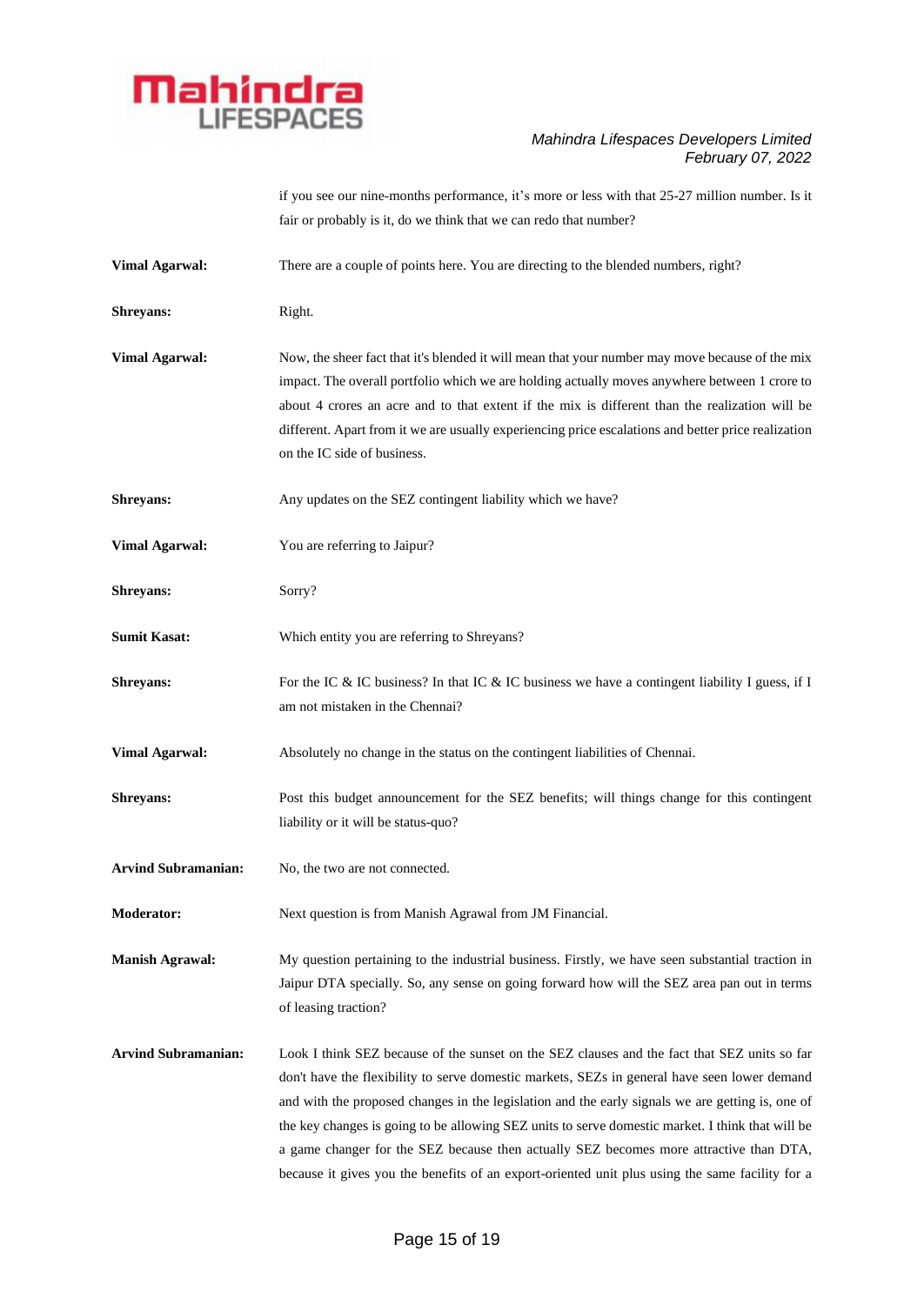

domestic market. It creates manufacturing efficiencies and optionality to serve both markets. That's something that we are eagerly anticipating. Now depending on the timing of when that legislation is introduced and approved, I believe that could be a significant upside in Jaipur.

- **Manish Agrawal:** Till then the DTA business is likely to grow?
- **Arvind Subramanian:** Yes, we are seeing stronger demand in DTA.

**Manish Agrawal:** Secondly Chennai saw a cancellation of around 3 acres. So, anything to read to it, what type of customer versus any further cancellation expected anywhere?

**Arvind Subramanian:** No this was a one-off. That particular customer was in financial distress and had to cancel the deal. If you look at the last several quarters, it's very rare that this happens.

**Manish Agrawal:** Lastly, Ahmedabad are you able to finalize the anchor tenant or what sort of demand are you seeing right now?

**Arvind Subramanian:** Not yet again active discussions under way but we still don't have wet ink on paper. So, continuing to work towards that.

**Moderator:** Next question is from Pritesh Sheth from Motilal Oswal.

**Pritesh Sheth:** Two questions on your 8,000 GDV pipeline that you indicated. Firstly, how is the mix across Mumbai-Pune and across the project that you are targeting in terms of outright land acquisition JV-JDAs. Where it is more inclined towards?

- **Arvind Subramanian:** I would say about 50% of that is outright between either, clean out right where we do the approvals or outright where the land owner does the approvals and then we buy it. Some combination of that would be 50% of the pipeline. About 25% is society redevelopment which is becoming a very active and very attractive particularly in the city of Mumbai and Navi Mumbai and the rest would be a combination of JDA and distressed.
- **Pritesh Sheth:** Mumbai-Pune equally poised or is it still heavy in Mumbai?

**Arvind Subramanian:** I would say currently about 60-40 just because in Mumbai the values tend to be higher. The prices are higher etc. Not from an acre-age perspective but certainly from a GDV perspective is 60% Mumbai - 40% Pune

**Pritesh Sheth:** How much would we spending on acquiring this 8,000 crores pipeline over the next 2-3 years? What's the estimation from the mix that you have right now looking at?

Arvind Subramanian: Firstly, it's highly unlikely we will acquire 8,000 crores. As I said that's the pipeline, there will be a certain strike rate on that. I hope for a good strike rate so that we can pick and choose the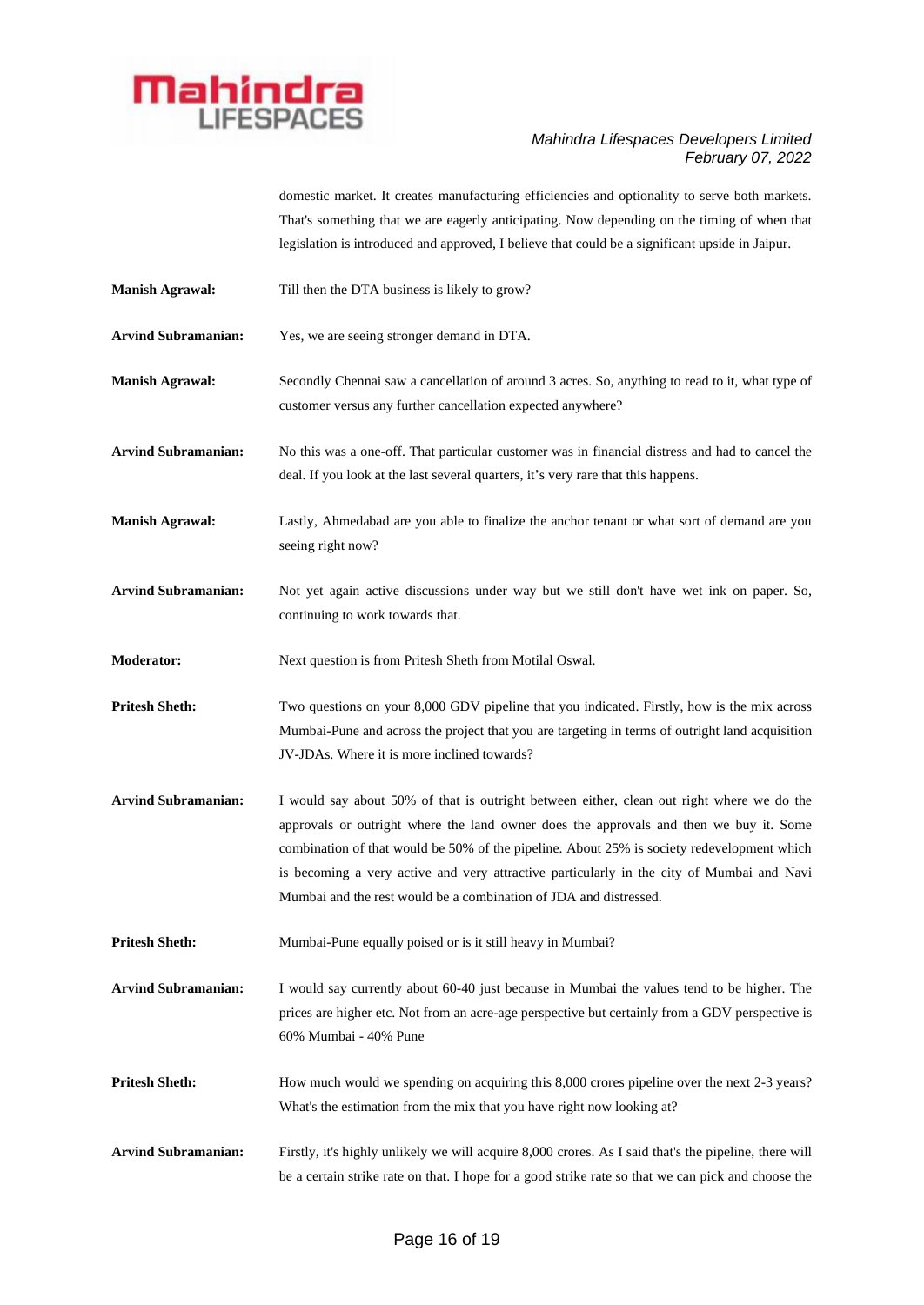

ones that we really want to pursue. But thumb rule, I would say blending across Mumbai and Pune is about between 15% and 20% of top line is the cost of land.

- **Pritesh Sheth:** Are you seeing any increase in terms of your land prices or JV partners asking for a higher share, anything of that? Because now if you see from the organized space perspective as well; most of the developers are looking at strong business development over the next 3-4 years. Looking at the competition and looking at the choices they have, are you seeing any increase in terms of price or share for the partners?
- **Arvind Subramanian:** As I have mentioned earlier there is certainly hardening of prices and stronger negotiations happening from the landowner's perspective. A year back or 1.5 years back there was more desperation on the part of landowners. Today, they are holding out for that expected price even willing to wait till they get the price that they expect. So, to that extent yes there has been some hardening in price on the land side. But look, one should see this in perspective, if land cost is between 15% and 20% of the top line, even if land costs hardened, it will harden by another 10% let's say, that's about 1.5% to 2% of margin impact and one should be able to cover that in between price and cost efficiencies, once if we were to cover that. So, yes, it is happening but I am not unduly worried about it is the summary message I wanted to give you.

**Moderator:** The next question is from V. P. Rajesh from Banyan Capital.

- **V. P. Rajesh:** Most of my questions have been answered except this one. If you can comment about your distribution network because I know last year you were quite focused on building that up and if you can talk about how it has shaped up and what are the benefits that we are starting to see from that?
- **Arvind Subramanian:** The clear visible benefit is the strong sustenance rhythm we have been able to build doing roughly 250 crores in the quarter which is about 80-85 crores a month purely on sustenance sales with no new launches is testament for the strength of the distribution channels that we have built. In Mumbai we now cover I think we have something like +3,000 active channel partners on our network. We have also built a lot of strength around our pre-sales and digital capabilities as well as corporate and loyalty. These are the three main sources of leads and walk-ins that we have so all three are firing quite well and moving in the right direction. In markets like Pune as well, our launch in Tathawade last year, in February last year was a large part of the success was attributable to the strength of the distribution. We had over a 1,000 channel partners working on that project and that's what helped us sell about 80% of the inventory at launch. Even in a market which is less distribution heavy like Chennai, Mahindra Happinest in Mahindra World City Chennai which we launched in August; we had almost 60% of sales being done by channel partners which in a Chennai market is unheard of. That tends to be a market where it's about a 30%-40% share of distribution and the rest is direct. This has been as you rightly pointed out an area that we have systematically built depth. We continue to engage with our channel partners. We have developed a channel partner app to keep them engaged. As we put more products into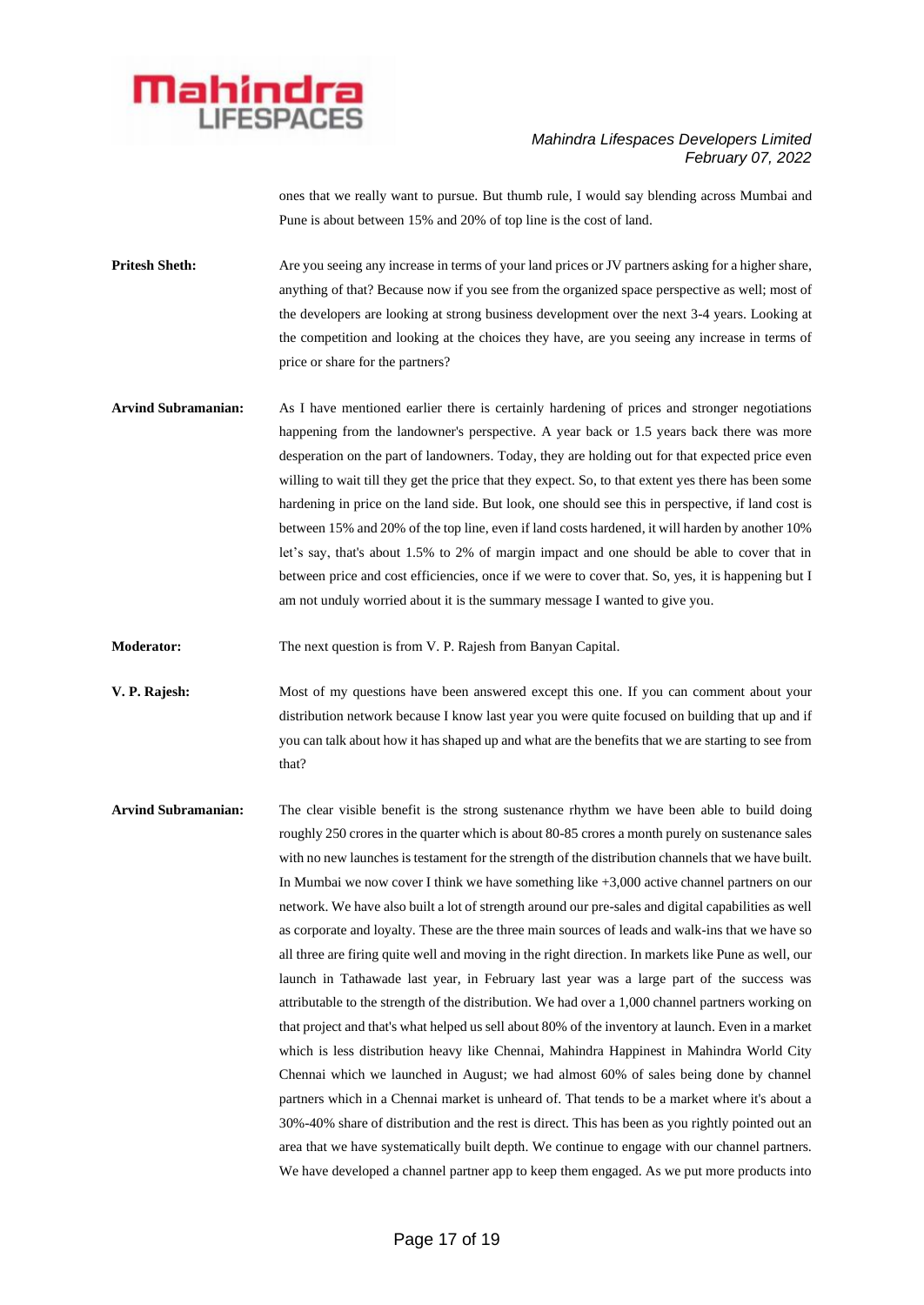

the kitty for them, we will become even more relevant to them. That's the reason for our geographical focus in Mumbai and Pune. One of the strong reasons is so that we have more relevance and more salience with our business partners which is our channel partners.

- **V. P. Rajesh:** Just a quick follow-on on that. Are you seeing a skew towards digital platforms like the 99acres or Housing.com? Are they becoming more important to our business or and it is more nonimpact real estate agents?
- **Arvind Subramanian:** So digital in general is extremely important. Even our channel partners are now sourcing leads primarily through digital outreach. The large channel partners all have sophisticated search and other capabilities to generate digital leads. Our direct contributions from platforms like 99acres, MagicBricks, Housing etc. is not much because they tend to focus not on developer sales but on direct sales of their own secondary market transactions etc. So, we don't have a significant dependence on those portals.
- **Moderator:** We will be taking our last question that is from the line of Parikshit Kandpal from HDFC Securities.
- **Parikshit Kandpal:** My question was on the preparedness and readiness for the Dahisar launch? What kind of time line you are looking at?
- **Arvind Subramanian:** Probably Q3 or Q4 of next financial year. We are very advanced on design and so we expect Q3 or Q4 next year or two.
- **Parikshit Kandpal:** Just last thing on the redevelopment. How does the process of DD work in a redevelopment? Do you enter into MoU first and then you wait for clearing of the societies and then you announce it? So how different is that CD process followed in redevelopment versus traditional buying of the land or partnering with a landowner for an existing land?
- **Arvind Subramanian:** Yes so, the redevelopment projects, society redevelopment are much longer lead time than the traditional land purchase. But in a city like Mumbai in particular, the two sources of land going forward are going to be one society which are wanting to redevelop and to industrial land which is getting converted for residential. So, these are important focuses and that's why we are building our capability around society redevelopment. The process tends to be look, very often the society will appoint a BMC who will run a tendering kind of process. They will shortlist a developer. At that stage, the developer needs to present a proposal to them. You end up negotiating on how much additional area you will give to the current inhabitants. What is the phasing, when will they be displaced, what is the rental that you will provide to them in that time period? It's a complex set of negotiations with multiple members of the society. It's not just negotiating with a managing committee etc. It eventually gets presented at a special general meeting, when they approve it then your agreement gets registered. It's multi-step at least 9-to-12-month process before you can get to something which is definitive which we can announce.